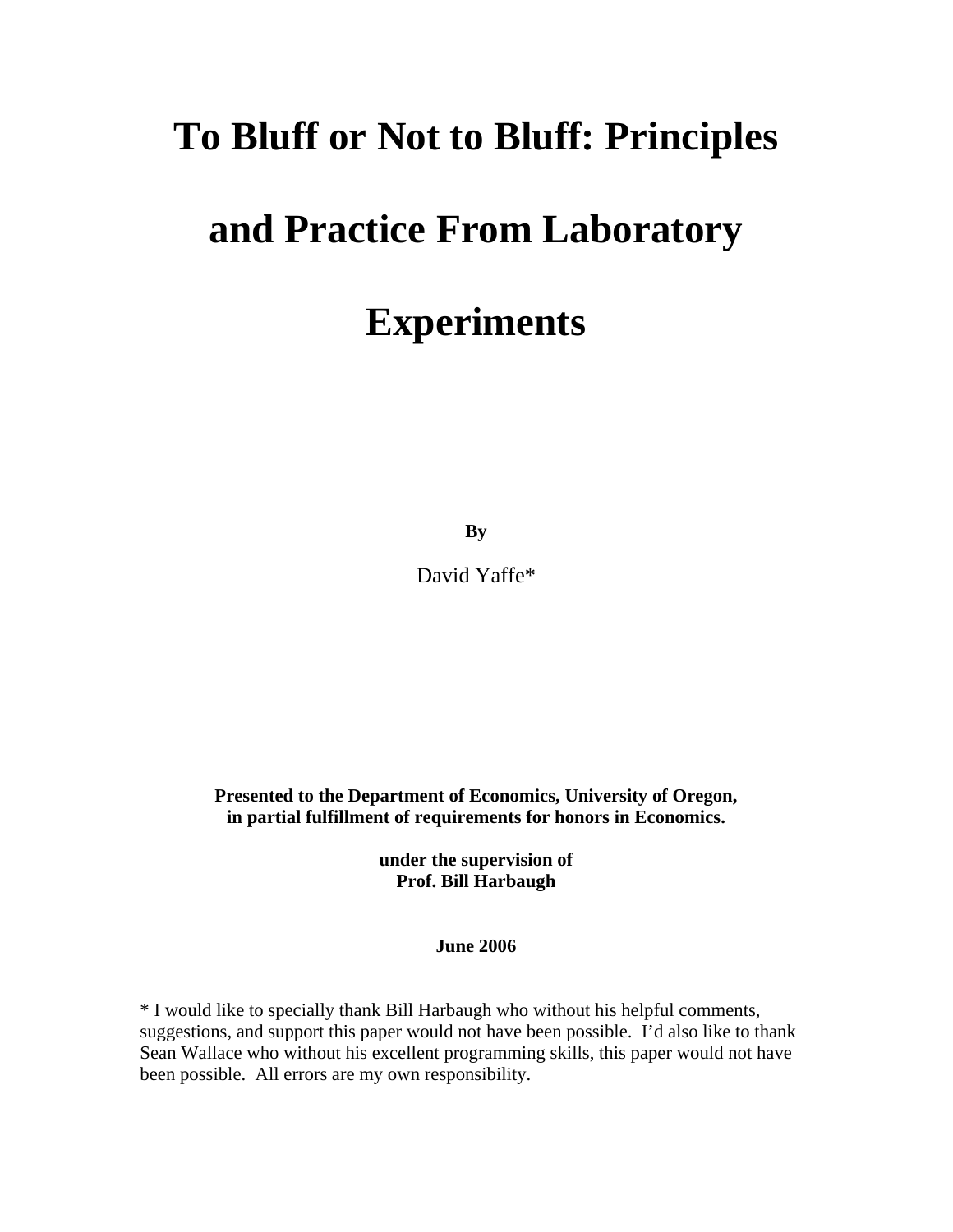### To Bluff or Not to Bluff: Principles and Practice From Laboratory Experiments

**Abstract:** Truth-telling behavior in university students (n=38) was examined using a simple stylized poker experiment. Four treatments were applied that changed either card probabilities or payoff structure. Results indicated that in some cases the students' behavior conformed closely to theoretical predictions. However, other cases indicated robust inconsistencies between observed behavior and mixed-strategy Nash predictions. These findings suggest that there is a strong relationship between the propensity to tell the truth and the costs and rewards thereof. A link between calling behavior and costs and rewards was also found. Implications for the justice system are discussed.

**Approved:** \_\_\_\_\_\_\_\_\_\_\_\_\_\_\_\_\_\_\_\_\_\_\_\_\_\_\_\_\_\_\_\_\_\_\_\_\_\_\_\_\_\_\_\_\_\_\_\_\_\_

Prof. Bill Harbaugh Date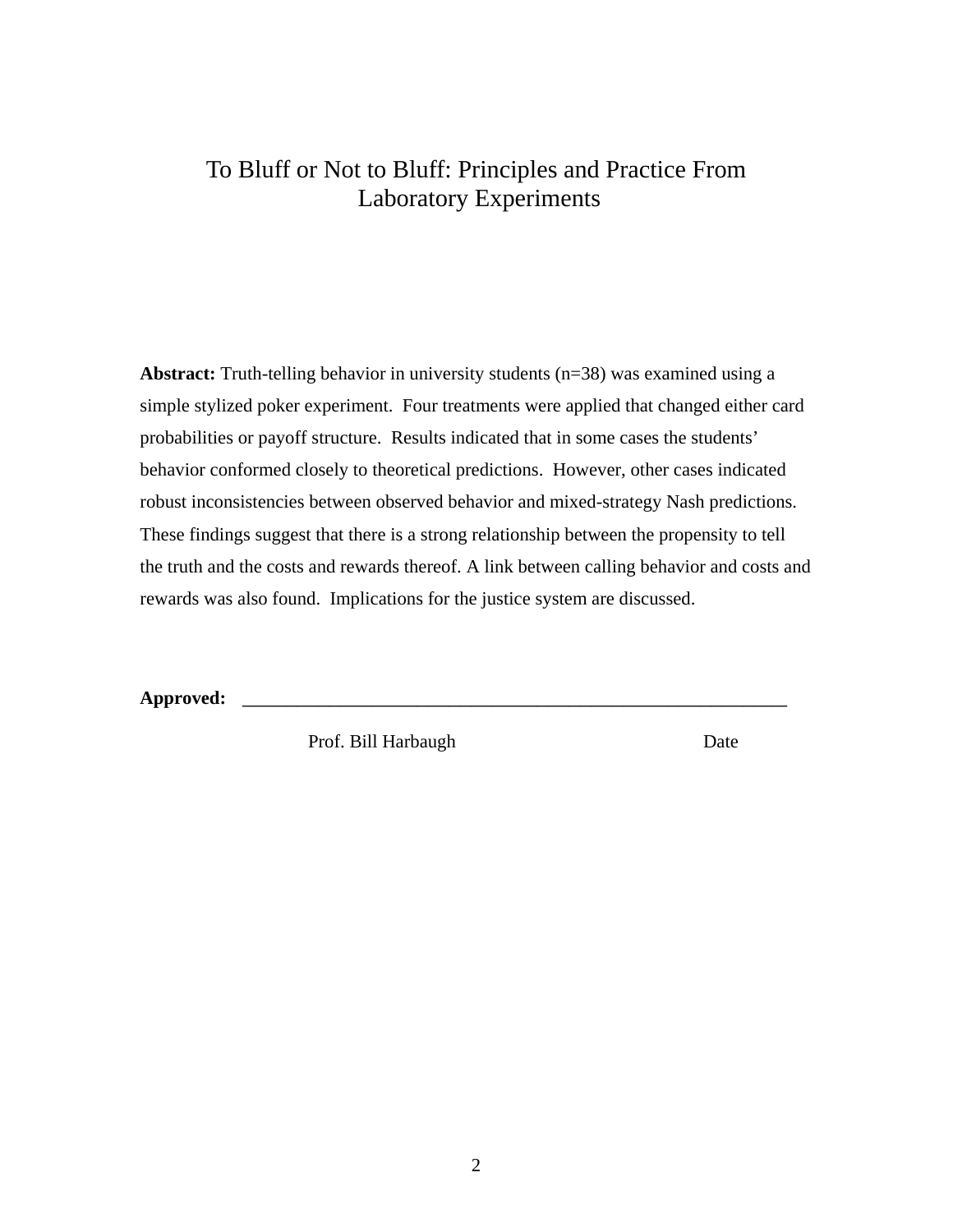#### **1. Introduction**

There are many good reasons to study lying and deception among children. Everyday, parents are put into situations that involve trusting their children. When a child wants to go play outside with the neighborhood kids, a frequent pre-requisite is to insure that they have finished with their household responsibilities such as brushing their teeth, making their beds, cleaning their rooms and so forth.

While it could be argued that the above reasons are somewhat trivial, there are more pressing issues that involve a child's trust such as court testimony. With a substantial and increasing number of young children testifying in North American courts, researchers are inquiring about the accuracy of their testimonies. Children's truthfulness and their understanding of its benefits and consequences of lying are critical for ensuring the viability and value of their testimony. Within the last two decades, extensive theoretical research has been done on children's conceptual understanding of lie-telling and truth-telling, however, very little empirical evidence exists which addresses a child's willingness and ability to make risky decisions based on bluffing and truth-telling in a legal and economic framework. Additionally, little is known about how factors such as payoffs and detection probabilities influence children's propensity to tell the truth. It is that deficit that has inspired my research endeavors.

In this paper I report on the laboratory results of a study that uses a simplified version of poker to examine the strategic behavior of college students, their propensity to bluff and tell the truth and to what extent their behavior is consistent with game theoretical predictions. The ultimate goal of this project is to extend it to younger children between the ages of ten and thirteen. However, the subjects that I report on are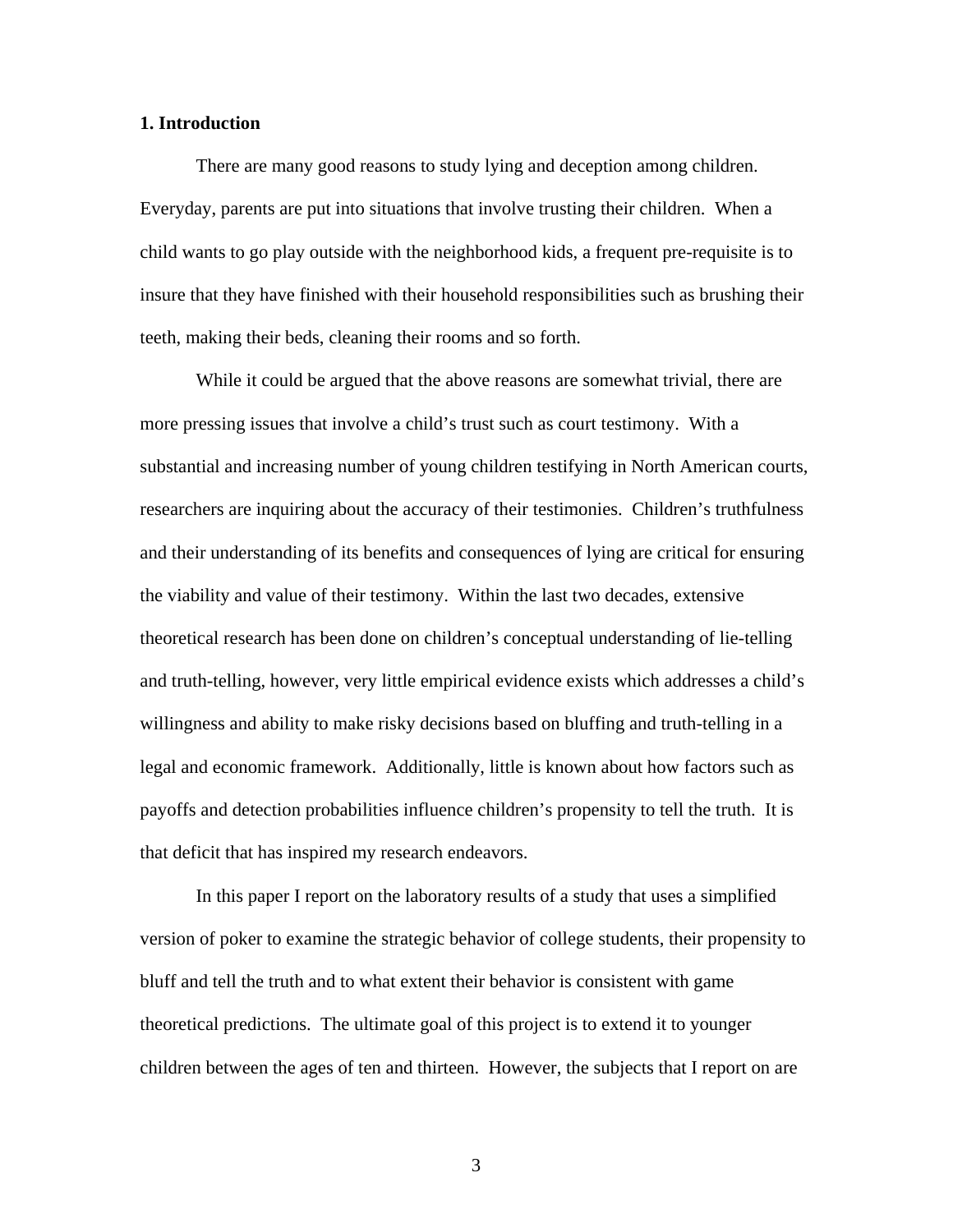only a few years past the age of legal majority (the age at which one acquires full legal rights of an adult). $<sup>1</sup>$  $<sup>1</sup>$  $<sup>1</sup>$ </sup>

The game of poker is a simple, stylized representation of some important elements of truth telling and I adapt a version of poker created by Reiley, Urbancic, and Walker (2005) that strips the conventional game of poker to its fundamentals. First, there are information asymmetries where one player has complete information about his card and the other player's card, but the other player only knows his own card. Like a child who knows whether or not they have made their bed but their parent hasn't a clue. Second, the game allows for opportunities to bluff and either get away with it, or get called by the other player. Similarly, a child who hasn't made their bed may report otherwise and can get a way with it if their parent trusts them, or can get called if their parent checks their room. For these reasons stated above, I feel that poker is a plausible representation of some significant elements of truth telling. However, it is also true that not all aspects of truth-telling are captured by this experiment, such as the moral implications of lie-telling.

For this game, two students are paired anonymously and assigned the role of player 1 or player 2. There are three possible cards- A, B, or C- in which  $A > B > C$ . Player 1 knows not only his own card, but also the card of player 2. Player 2 only knows his own card and hence has less information than player 1. After observing his card, player 1 then moves first by either betting or folding. If he folds, then the game is over. If he bets, then player 2 can either call or fold. A successful bluff requires two things. Player 1 must bet with card C and player 2 must fold.

 $\overline{a}$ 

<span id="page-3-0"></span><sup>&</sup>lt;sup>1</sup> The age of legal majority varies state by state in the U.S. Most states give full rights by the age of twentyone. The age of students who participated ranged from 19-55, though only a few outlier students were above the age of 23.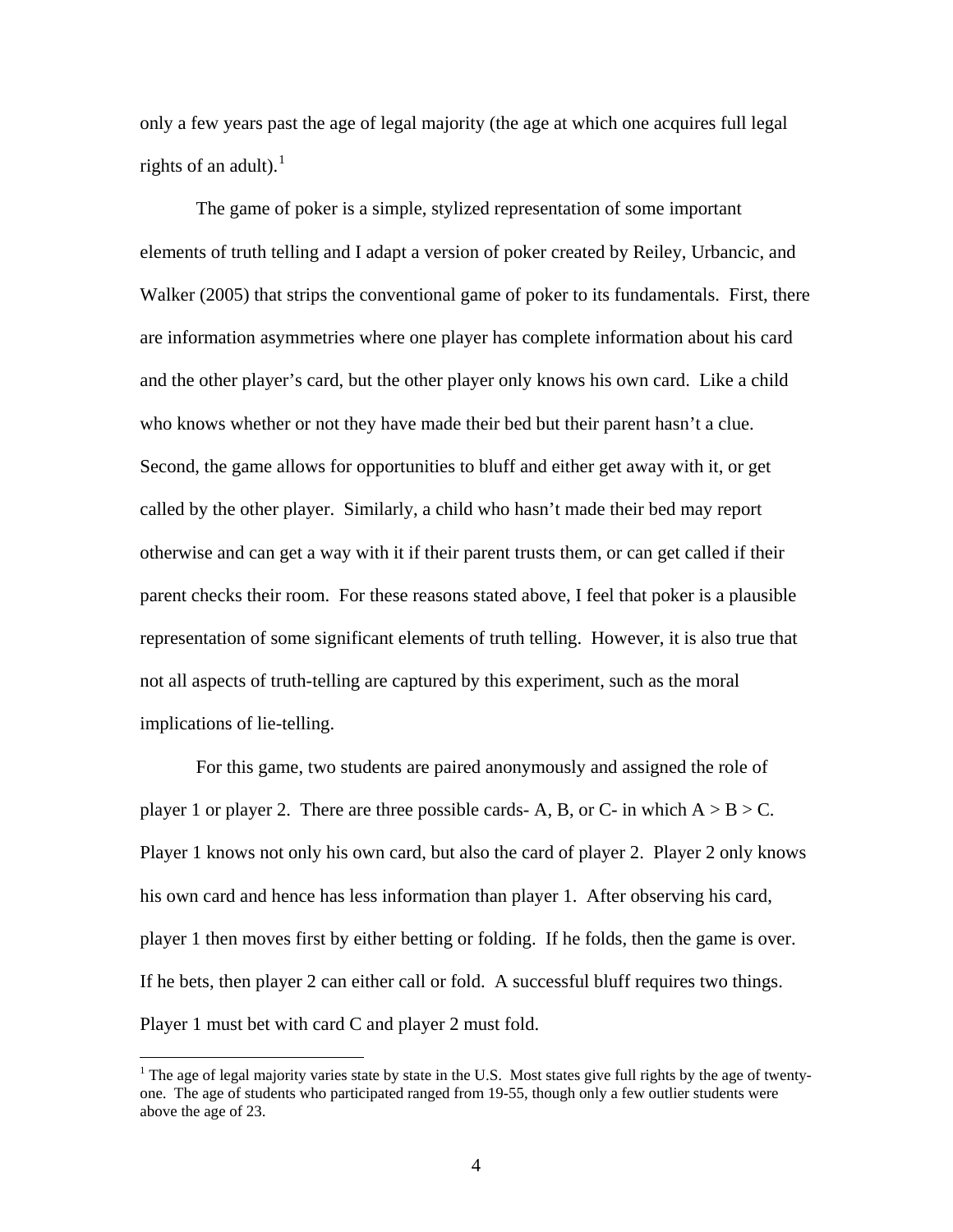The experiment was conducted on a total of 38 university students ranging from sophomore to senior status. Four different treatments were applied. Almost all of the students acted strategically by mixing between two strategies: That of betting all the time regardless of their card (Bluffing), and folding when given the weak card (Truth-telling). I found the students were not behaving consistent with game theoretical predictions during some treatments, but their behavior conformed remarkably closely to theoretical predictions under other treatments. There were instances where the students were playing close to their optimal strategies given what the other player was doing. Interestingly, the students significantly, albeit not perfectly, adjusted their behavior in a direction consistent with theory. For example, the third treatment gave a high probability to receiving the losing card, making the optimal strategy to bluff very little of the time. That said, the students bluffed significantly less under treatment 3 than the treatment 1, where the odds of getting both the winning and losing card were equal.

 I conclude that college students are not the best poker players. In most cases, they were bluffing either too much when in principle they should have been bluffing less, and bluffing too little when in principle they should have been bluffing more. However, their choices showed a clear understanding that some level of bluffing is optimal and they knew when to change their propensities to tell the truth given changes in the game. For example, when the costs of bluffing were increased, students responded by truth-telling significantly more and almost exactly equal to the optimal amount. These results are quite provocative for they suggest to some degree that incentives and consequences change the propensity to tell the truth.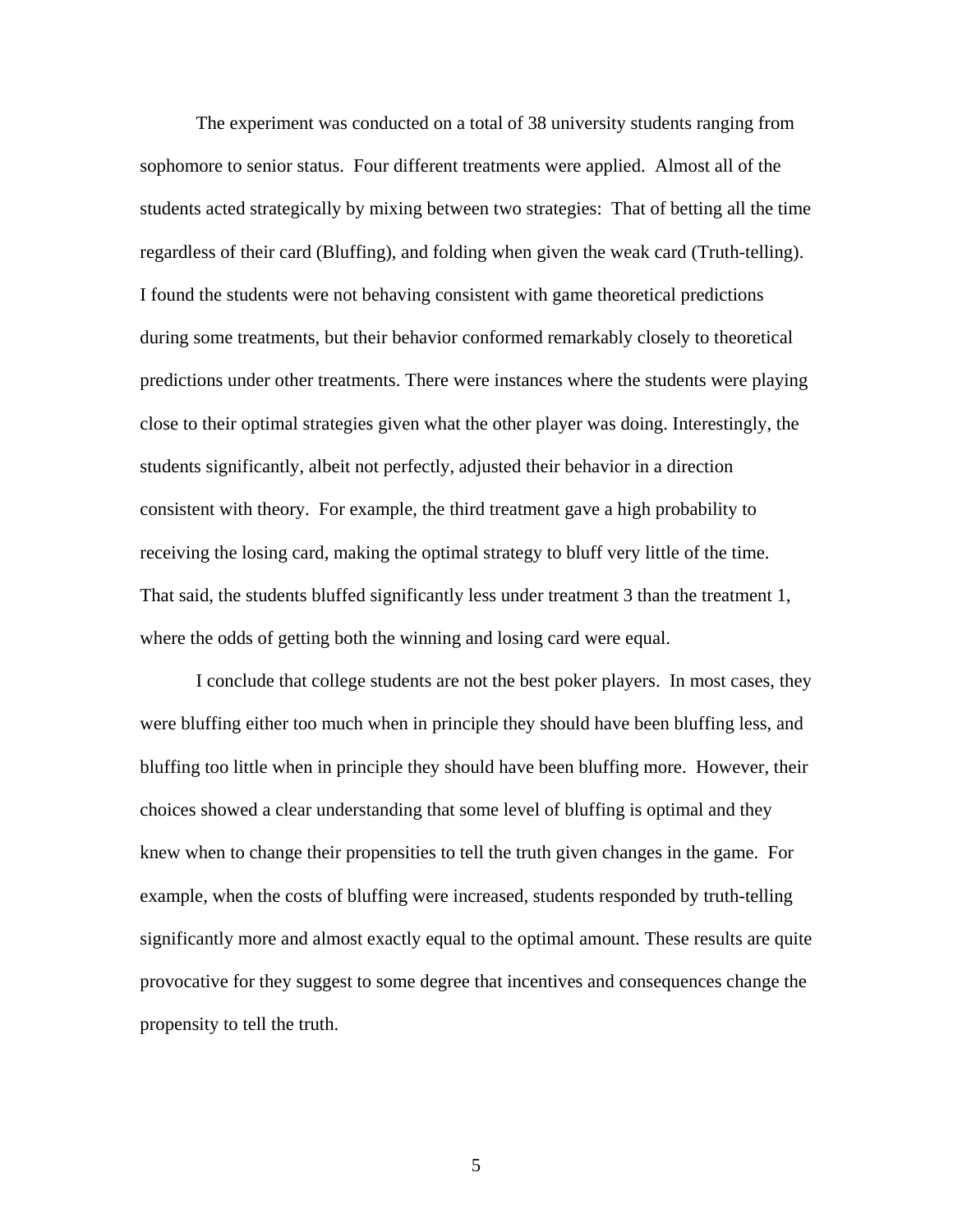This paper begins with a brief literature review, largely from psychology, that reports on the surrounding issues of adolescent testimony, surveys previous studies that examined the age at children develop the capacity to engage in deceitful behavior and their understanding of the morality of truth and lie-telling. This is followed by a description of the poker game created by Reiley et al and a walkthrough of the process of determining the mixed-strategy Nash equilibria of the four different treatments used in this study. Results are then presented comparing observed behavior with theoretical predictions followed by a conclusion with suggested policy considerations.

#### **2. Literature Review**

By the 1980's, society's sensitivity to and reaction from problems such as abuse and violence suffered by children had changed, and as a result, states revised their criminal procedures to deal more effectively with adolescent victims and defendants (Bruck, Ceci, & Hembrooke, 1998). This led to important changes in the legal system not only in the United States but also in other countries in the Western world (Davies, Lloyd-Bostock, McMurran, & Wilson, 1995). Relaxations of standards that had prevented many children from testifying were perhaps the most important among these changes (Bruck, Ceci, & Hembrooke, 1998).

 Children are now increasingly being called to the witness stand to testify for various reasons including alleged child abuse and other serious transgressions committed by their parents or other adults (Bala, Lee, Lindsay, Talwar, 2000). Because of this increase, researchers have been looking for ways to determine the age a child develops the capacity to rationally deceive others. Both justice system professionals and forensic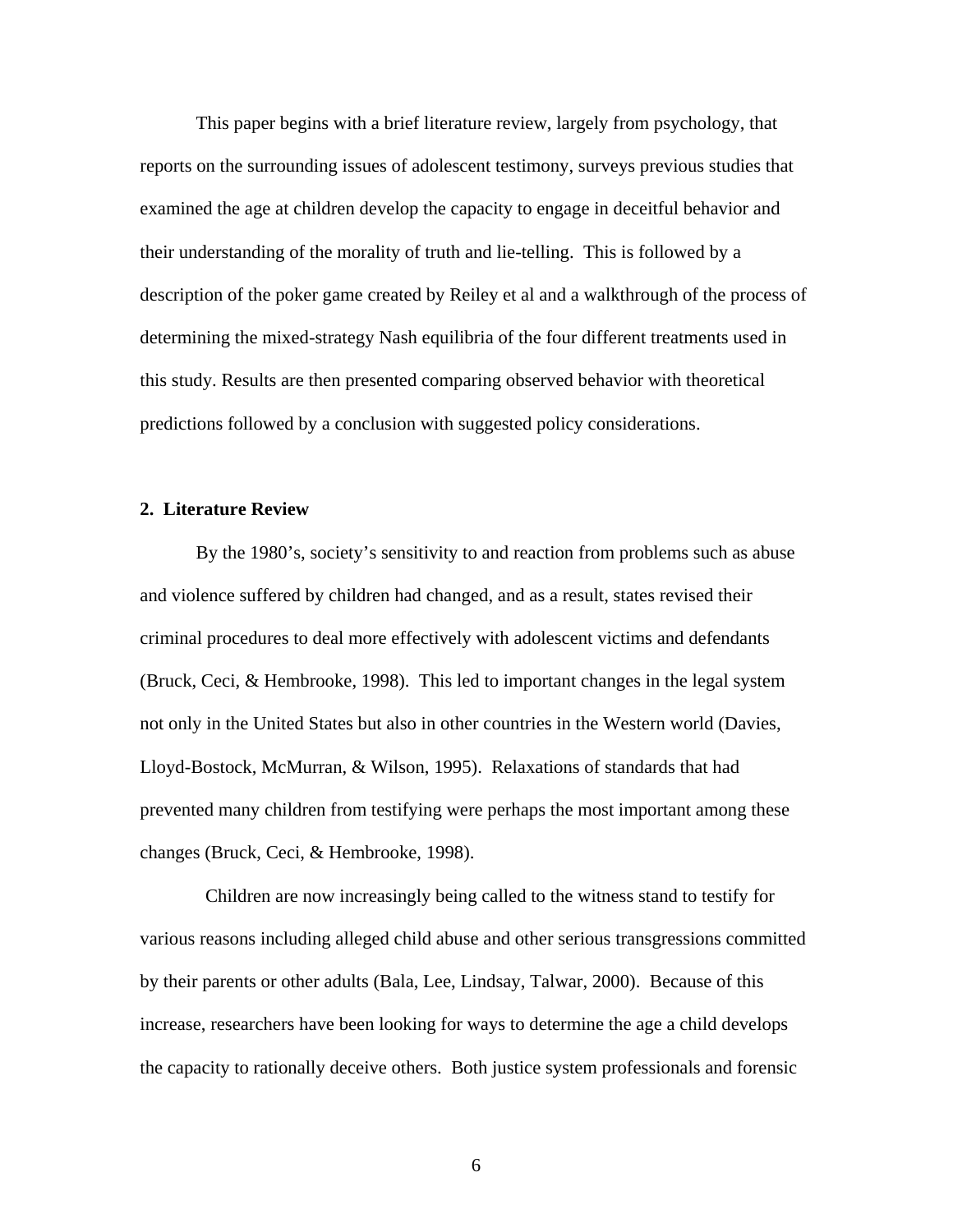psychologists are interested in whether or not children understand the importance of telling the truth and what measures if any can help facilitate more honesty among children (Bala, Lee, Lindsay, Talwar, 2004).

Within the last couple of decades there has been a plethora of research on the conceptual understanding and moral judgments of lie-telling and truth-telling (e.g., Bussey, 1992, 1999; Lee, Cameron, Xu, Fu, & Board, 1997; Peterson, 1995; Peterson, Peterson, & Seeto, 1983; Siegal & Peterson, 1998;Wimmer, Gruber, & Perner, 1984; for review, see Lee, 2000). Many of the studies on lie-telling are focused on resolving the theoretical debate in regards to the development of morality. Research to date suggest that children's conceptual knowledge of lie-telling and truth-telling develops as early as pre-school (e.g., Bussey, 1992, 1999; Peterson, 1995).

Bussey (1999) investigated the ability of children as young as four to categorize three different types of intentionally false and true statements as truths and lies. Results revealed that older children were better able to categorize false statements as lies and true statements as truths than were the four-year-olds.

 Lewis et al (1989) looked at deception in children not quite 3 years old. The experimenter placed a toy behind a child and instructed the child not to peek at the toy when he left the room but informed the child that she could play with it at a later time. The experimenter left and the child remained in the room for 5 minutes if she did not look at the toy, or until she turned around and looked. As soon as the child looked, the experimenter returned, stared at the child, and then asked the child if they peeked. They found that the majority of the subjects peeked when left alone and of the subjects that peeked, 38 per cent told the truth and said they had looked. Polak and Harris (1999)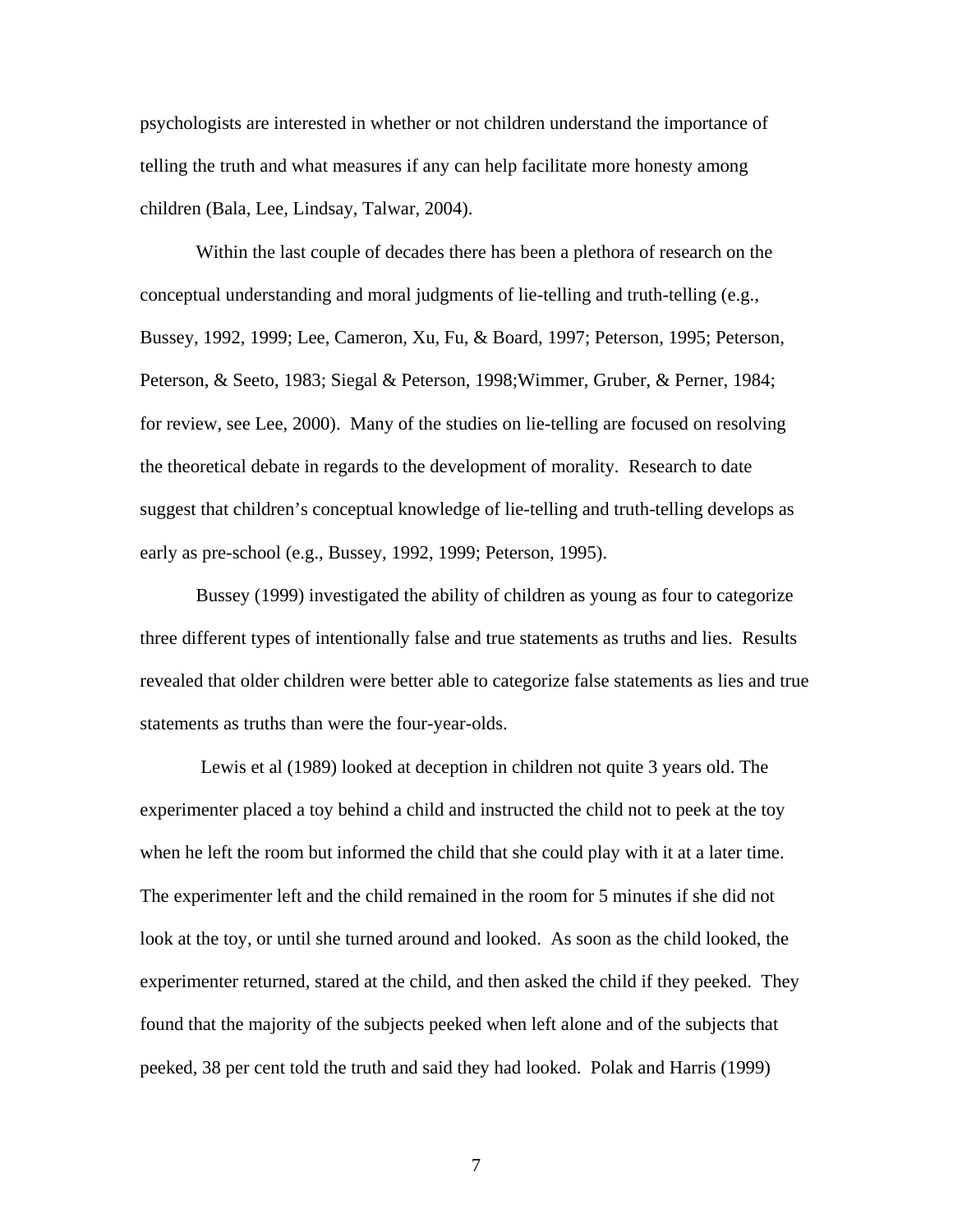adopted the Lewis paradigm and found similar results. It has also been established beyond a reasonable doubt that children as early as 2 ½ already practice a variety of deceptive strategies that necessarily presuppose a working knowledge of false beliefs (Chandler, Fritz, and Lee 1989).

Bala et al. (2004) took this research further by examining children's lie-telling behavior to conceal a transgression not of their own, but of a parent. Their findings suggest that children were sensitive to the different conditions in which they were asked to conceal their parent's transgression, and responded by adjusting their lie- and truthtelling behavior.

#### **3. Methodology**

As mentioned before, the game of poker captures some key elements of lie- and truth-telling and is simple enough for kids to understand. The bluff and fold serve as indicators of deception and honesty respectively and the call serves as a measure of detection. Modeling these interactions is nothing new.

Both John von Neumann (1944), the father of game theory, and French mathematician Émile Borel formulated models that served to illustrate the rationality of bluffing in poker.<sup>[2](#page-7-0)[3](#page-7-1)</sup> Both Borel's and von Neumann's models are comprised of riskneutral players and a continuum of possible hands for simplicity.

Reiley, Urbancic, and Walker (2005) provide an even simpler model of poker, coined Stripped-down Poker, which I adopt with a few adjustments.<sup>[4](#page-7-2)</sup> My model

<sup>&</sup>lt;sup>2</sup> von Neumann and Morgenstern (1944)

<span id="page-7-1"></span><span id="page-7-0"></span><sup>&</sup>lt;sup>3</sup> Borel (1938)

<span id="page-7-2"></span><sup>&</sup>lt;sup>4</sup> The majority of the content in this section and the Theory section comes from Reiley et al (2005) with the exception of the various treatments. I am very grateful for the foundation these authors have laid before me.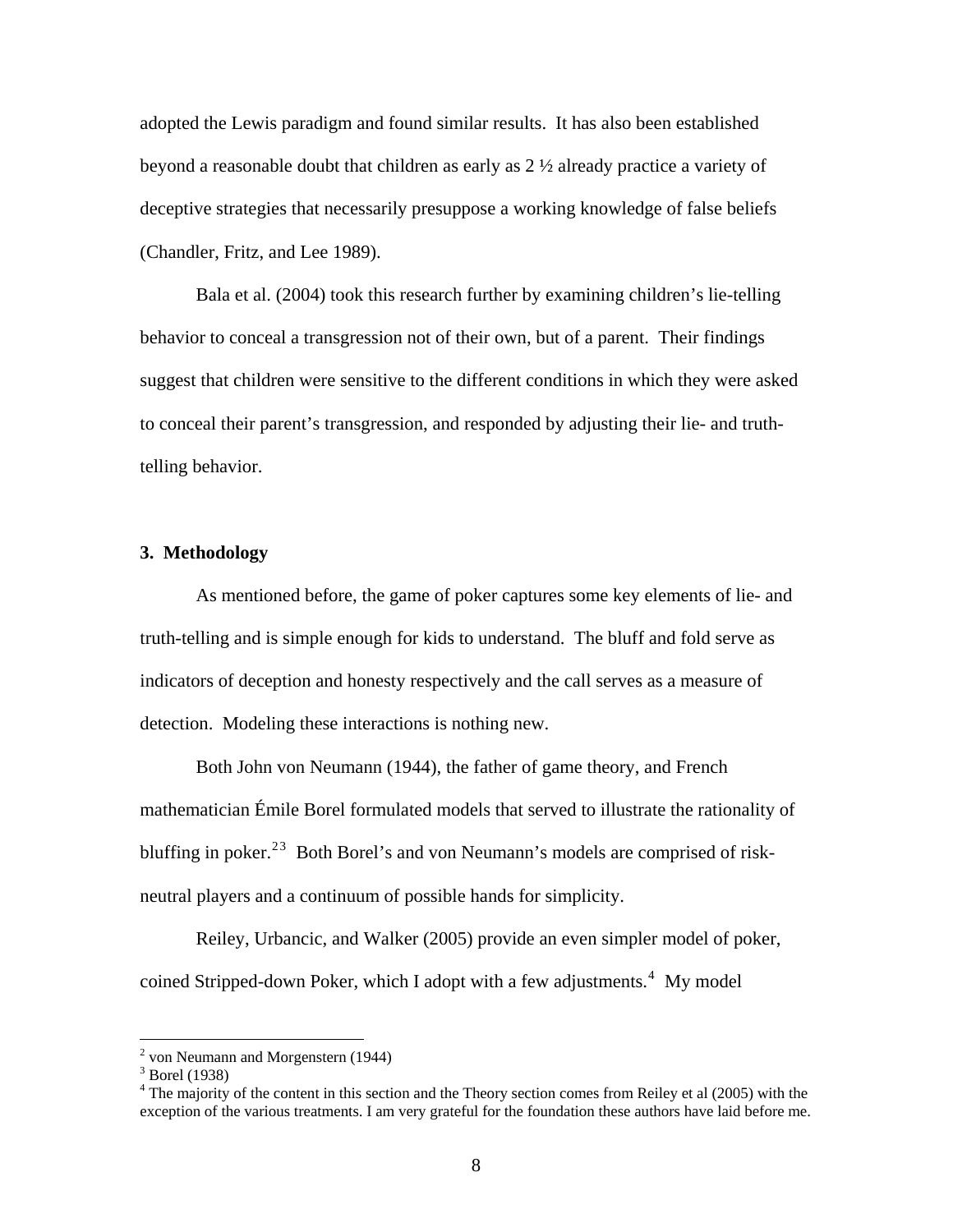functions identically to the "Stripped-down" version although I change the names of the game, the actions, the payoff structure, and the type cards given to the players to make it rated PG.

The game consists of two players with two actions. Player 1 can either bet or fold and player 2 can either call or fold. Before the game can be played, each player must ante one dollar into the pot. Once that is completed, player 1 and only player 1 will receive a randomly drawn card with either a king or queen on it. Player 1 will privately observe the card, and decide whether to bet or fold. If player 1 folds, the game ends and player 2 gains his ante in addition to player 1's ante. If player 1 bets, he must place an additional dollar into the pot after which player 2 decides whether to fold or call. If player 2 folds, the game ends and player 1 receives his two dollars in addition to player 1's ante. If player 2 calls, then he is required to add an additional dollar into the pot, and player 1 must show his card. Player 1 wins the pot with the king and loses the pot with the queen. At this point, the pot consists of four dollars, so the winner earns two dollars from the loser.

My adapted version changes a few subtleties of the "Stripped-down" game so that the children are distanced from the idea that they are engaging in gambling activities. This is done for two reasons. First, I would hate to think that a child's parents would perceive this research to be corrupting. Secondly, presenting the game as a poker match may lead to unexpected and uncontrolled variations in behavior. For example, some children (boys) may be familiar with poker and be experienced bluffers in the context of poker.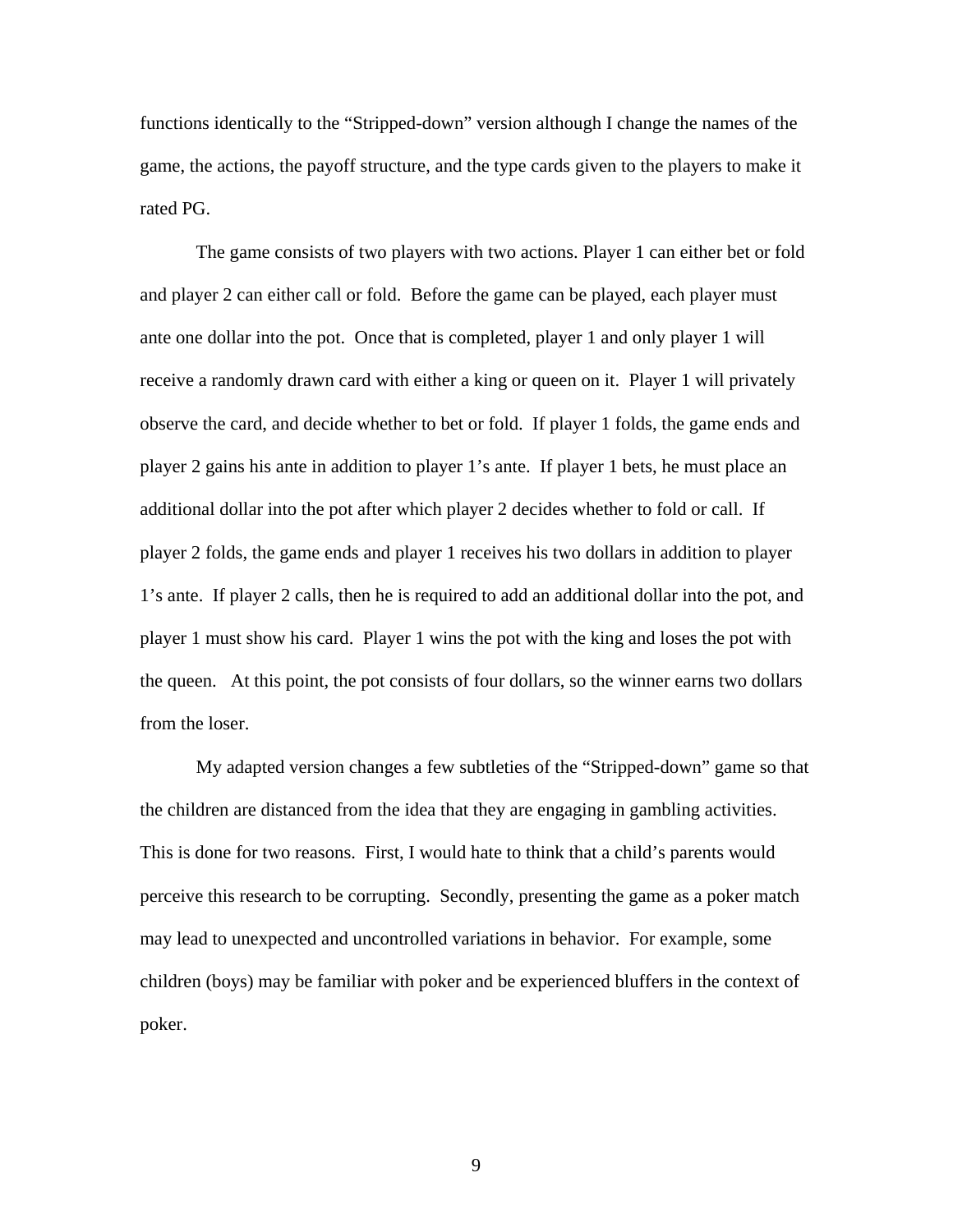My modified version uses the words quit, continue, and challenge in replace of fold, bet, and call respectively. Instead of drawing a card with either a king or queen, I use cards with either an A or B. Player 2 is told that he always has card C. Card A beats card B, and card B beats card C. Thus card A becomes equivalent to a king and card C becomes equivalent to a queen. In Stripped-down Poker, the maximum a player can end up losing in one game is two dollars. We change the payoff structure so that instead of losing two dollars, the player would win 1. Essentially we just add 3 points to every possible outcome. In theory, this has no effect on the mixed-strategy Nash equilibrium.

Initially, paper forms were used to conduct the experiment on university students. This method works fine, but programming the game for use with hand held computers is an extraordinarily more efficient way of administering the experiment for reasons that are nine fold. Screen shots of the game can be found in the appendix.

#### **4. Theory**

The subsequent sections will guide you through the process of finding the optimal strategy or mixed-strategy Nash equilibrium of the game. Ultimately, the mixed-strategy Nash equilibrium of the baseline treatment is the action set where player 1 bluffs onethird of the time and truth tells two-thirds of the time while player 2 calls two-thirds of the time and folds one-third of the time. Reiley et al (2005) provided much of the theory following section is based on. I've added three additional treatments and provided an explanation of their respective mixed-strategy Nash equilibria.

#### **4.1 Extensive and Strategic Form**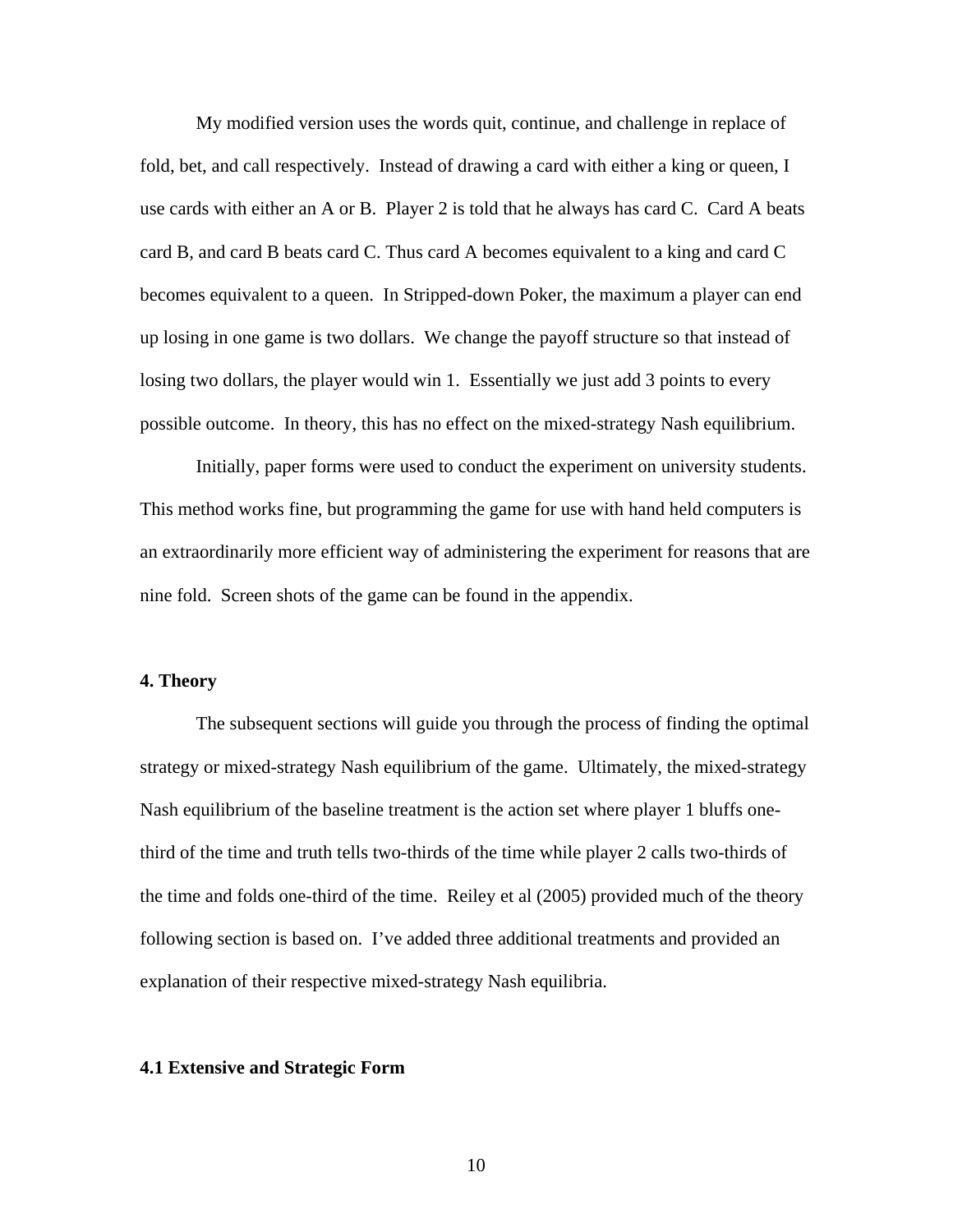Each player moves sequentially, so the game is illustrated first in extensive form. Notice in figure 1 below that there are two decision nodes in player 2's information set. This makes it impossible to find a solution to the game using backwards induction.



**Figure 1.** Stripped-down poker for kids in extensive form.

Thus, we naturally want to convert this game into its strategic form and look for a Bayesian Nash equilibrium using a game matrix. Before we can do this, we have to find each player's strategies.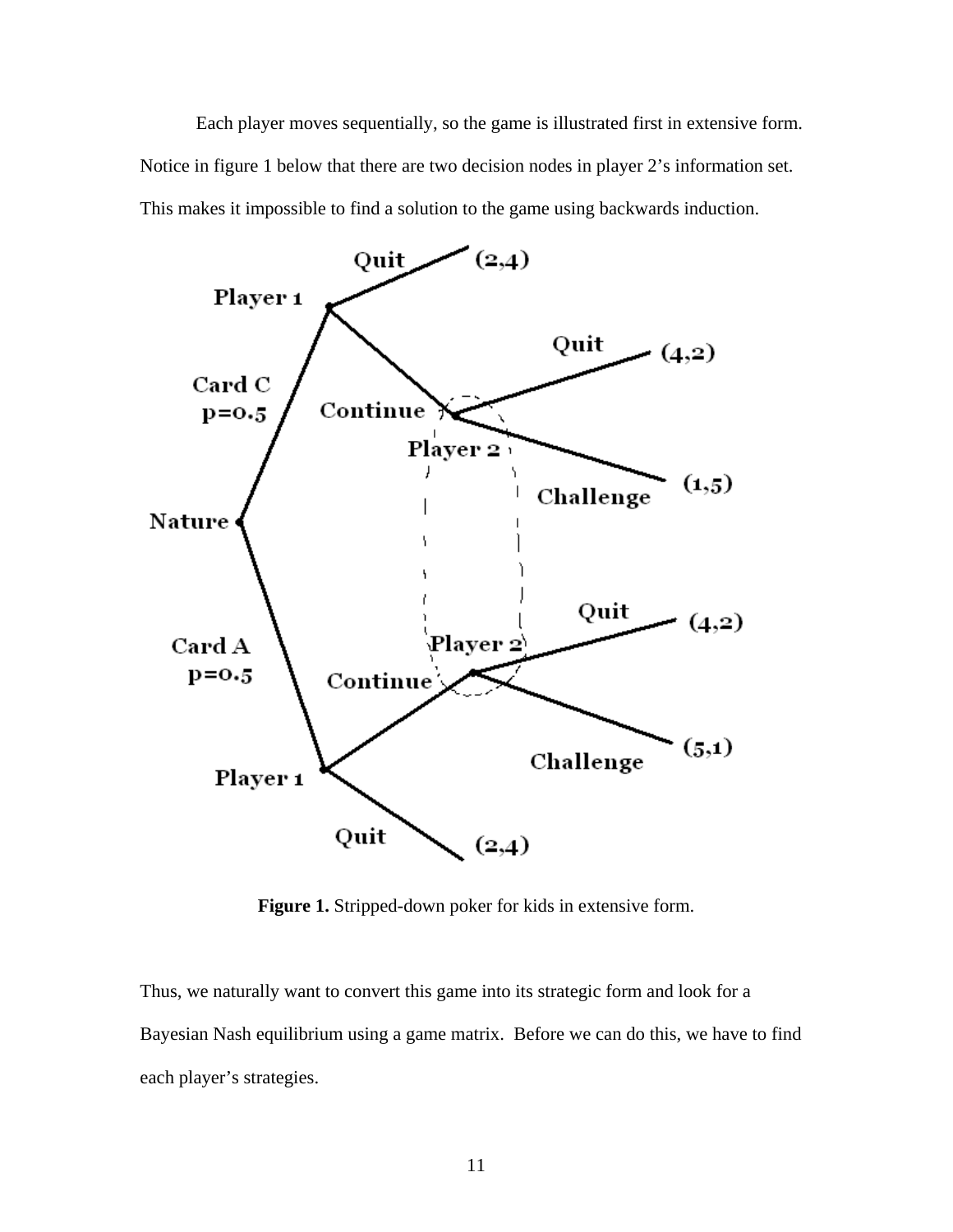Player 1 has four possible strategies:

- 1. Continue with A and Continue with C
- 2. Continue with A and Quit with C
- 3. Quit with A and Continue with C
- 4. Quit with A and Quit with C

Player 2 has only two strategies:

- 1. Challenge
- 2. Quit

To convert the game into strategic form using a 4x2 matrix, we must use expected payoffs because determining each players' payoff from a strategy requires calculating the weighted average of payoffs in each state of the world. Below is the resulting 4x2 matrix:

|                |                                            | <b>Player 2</b> |      |
|----------------|--------------------------------------------|-----------------|------|
|                |                                            | Challenge       | Quit |
|                | CC: Continue if Card A, Continue if Card C | 3,3             | 4,2  |
| $\blacksquare$ | CQ: Continue if Card A, Quit if Card C     | 3.5,2.5         | 3,3  |
| Player         | QC: Quit if Card A, Continue if Card C     | 1.5,4.5         | 3,3  |
|                | QQ: Quit if Card A, Quit if Card C         | 2.4             | 2.4  |

**Table 1.** Stripped-down poker for kids in strategic form.

Notice that for player 1, CC strictly dominates QC and QQ. This suggests that regardless of what player 2 does, player 1 is always better off playing CC instead of QC or QQ. That being said, we can purge both those strategies from the matrix leaving a 2x2 matrix.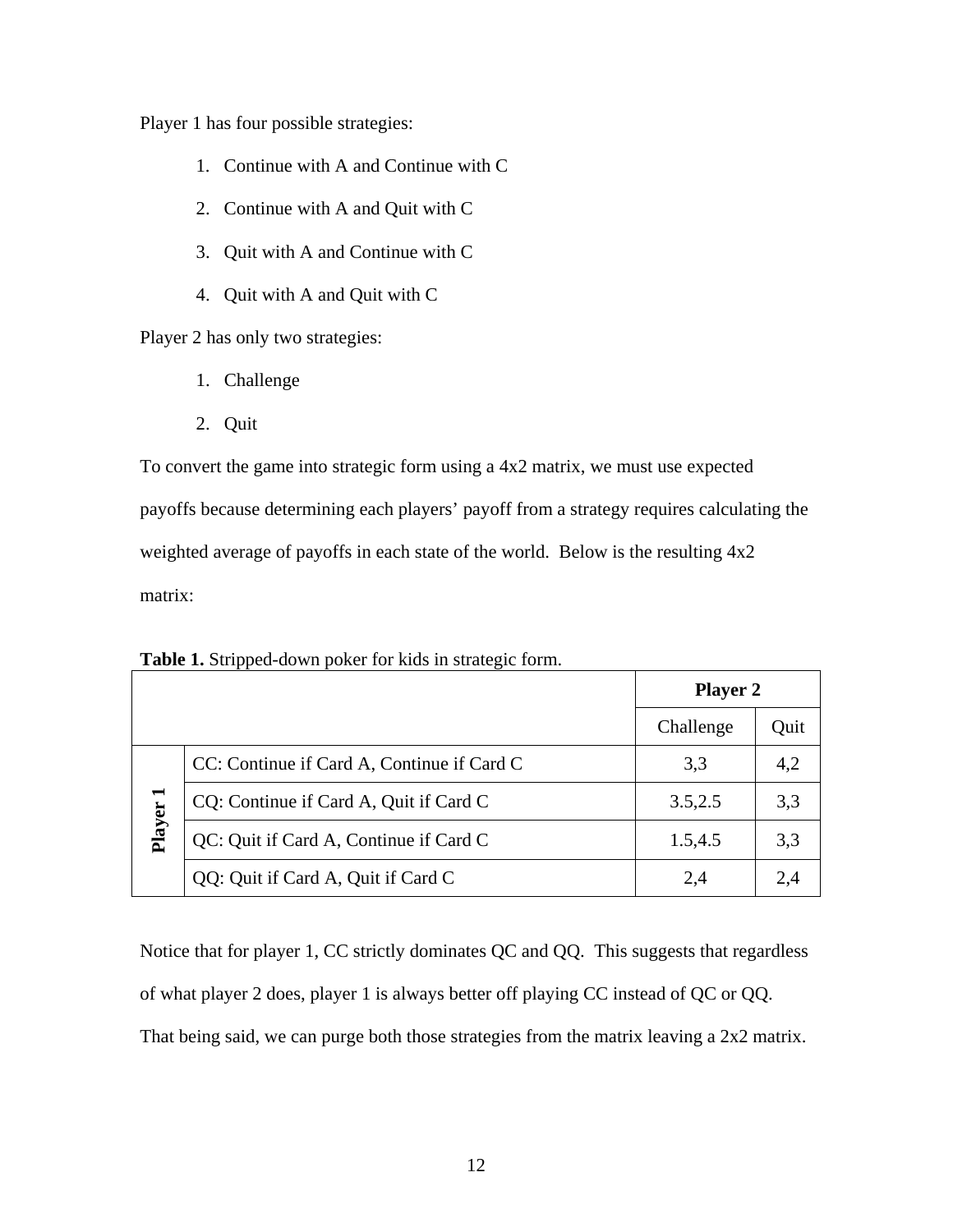|      |                  | <b>Player 2</b> |      |
|------|------------------|-----------------|------|
|      |                  | Challenge       | Quit |
| ධ    | $CC$ (Bluff)     | 3,3             |      |
| Play | CQ: (Truth-tell) | 3.5,2.5         | 3,3  |

**Table 2.** Dominated strategies eliminated and best responses underlined.

Notice that there is no pure strategy Nash equilibrium. Naturally, this leads us to find the mixed-strategy Nash equilibrium.

#### **4.2 Mixed-Strategy Nash Equilibrium**

We let p be the probability player 1 plays CC (Bluffing) We let q be the probability player 2 plays Challenge.

In order for player 1 to mix up his strategies, he must be indifferent between them.

Otherwise player 1 would always prefer one strategy, but we know that this is not

possible because there is no pure-strategy Nash equilibrium. To keep both players

indifferent, we have the following two equations:

- (1.1)  $3 \times p + 2.5 \times (1-p) = 2 \times p + 3 \times (1-p) \Rightarrow p = 1/3$
- (1.2)  $3 \times q + 4 \times (1 q) = 3.5 \times q + 3 \times (1 q) \Rightarrow q = 2/3$

Hence the mixed-strategy Nash equilibrium is:

$$
(1/3 \text{ CC} + 2/3 \text{ CQ}, 2/3 \text{ C} + 1/3 \text{ Q})
$$

More intuitively we have: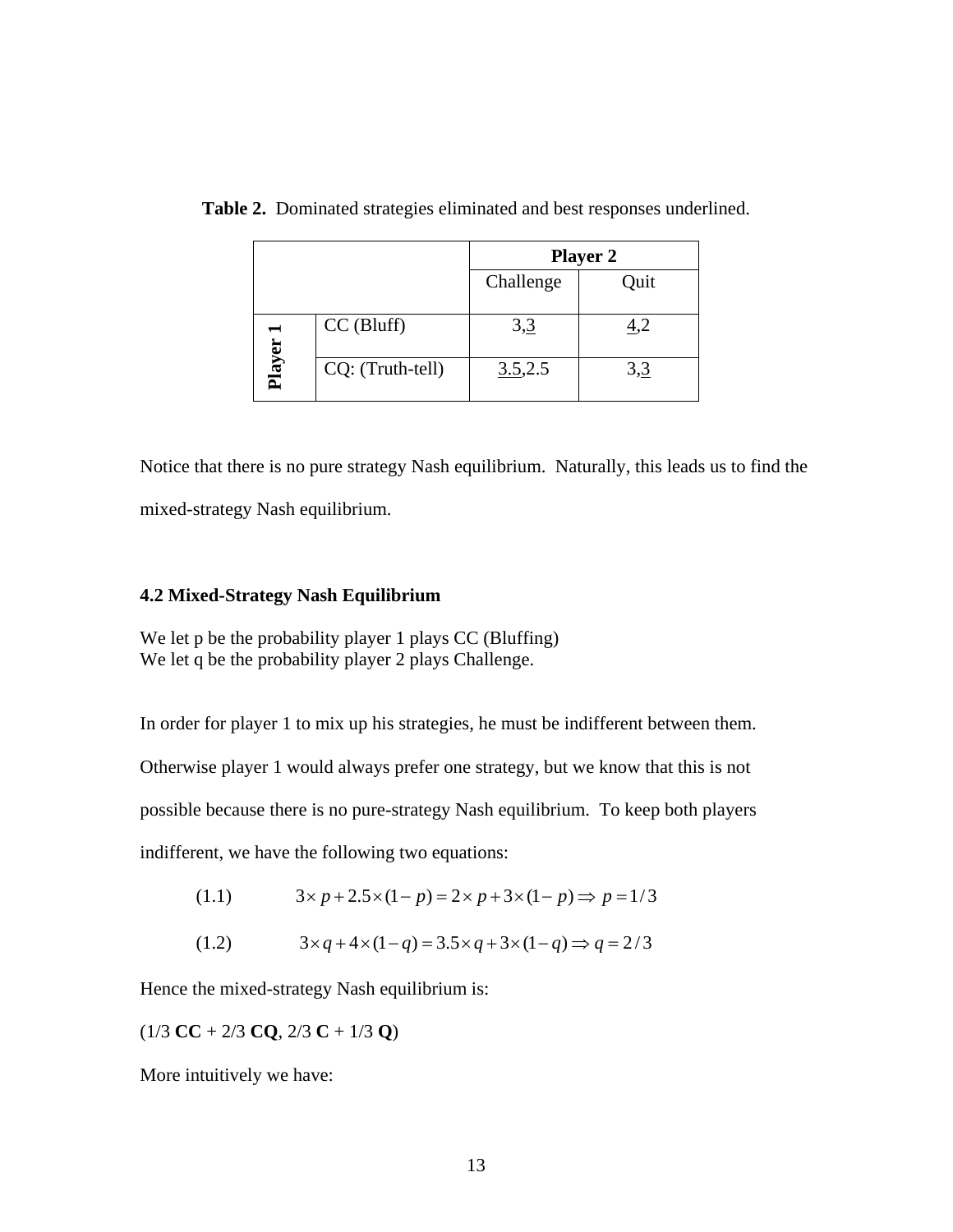#### (1/3 **Bluff +** 2/3 **Truth-tell**, 2/3 **Call** + 1/3 **Fold**)

#### **4.3 Treatments**

The preceding game was used as a base treatment for the experiment. After playing the game with the base parameters, three slightly different treatments were administered that varied the card probability and payoff structure. Incentives and costs were thus changed to determine whether or not behavioral changes were induced. In other words, we wanted to see if changes in the subjects' behavior were consistent with theoretical predictions. Each of the three treatments have different mixed-strategy Nash equilibria. The first treatment gives high odds to the good card, the second treatment gives high odds to the bad card, and the third treatment gives a high payoff for player 1 to fold, and a high payoff for player 2 to call. The subsequent paragraphs guide you through their respective mixed-strategy Nash equilibria.

#### **4.4 Treatment 1**

 The first treatment as mentioned above is designed to entice player 1 to bluff almost ninety-five percent of the time. To make this happen without giving player 2 a dominated strategy, and thus the game a pure-strategy Nash Equilibrium, we must make the probability of getting the card A no more than seventy-four per cent. A probability of seventy-five percent would in principle, make player 2 always fold, thereby giving the game a pure-strategy Nash Equilibrium where player 1 always bluffs and player 2 always folds.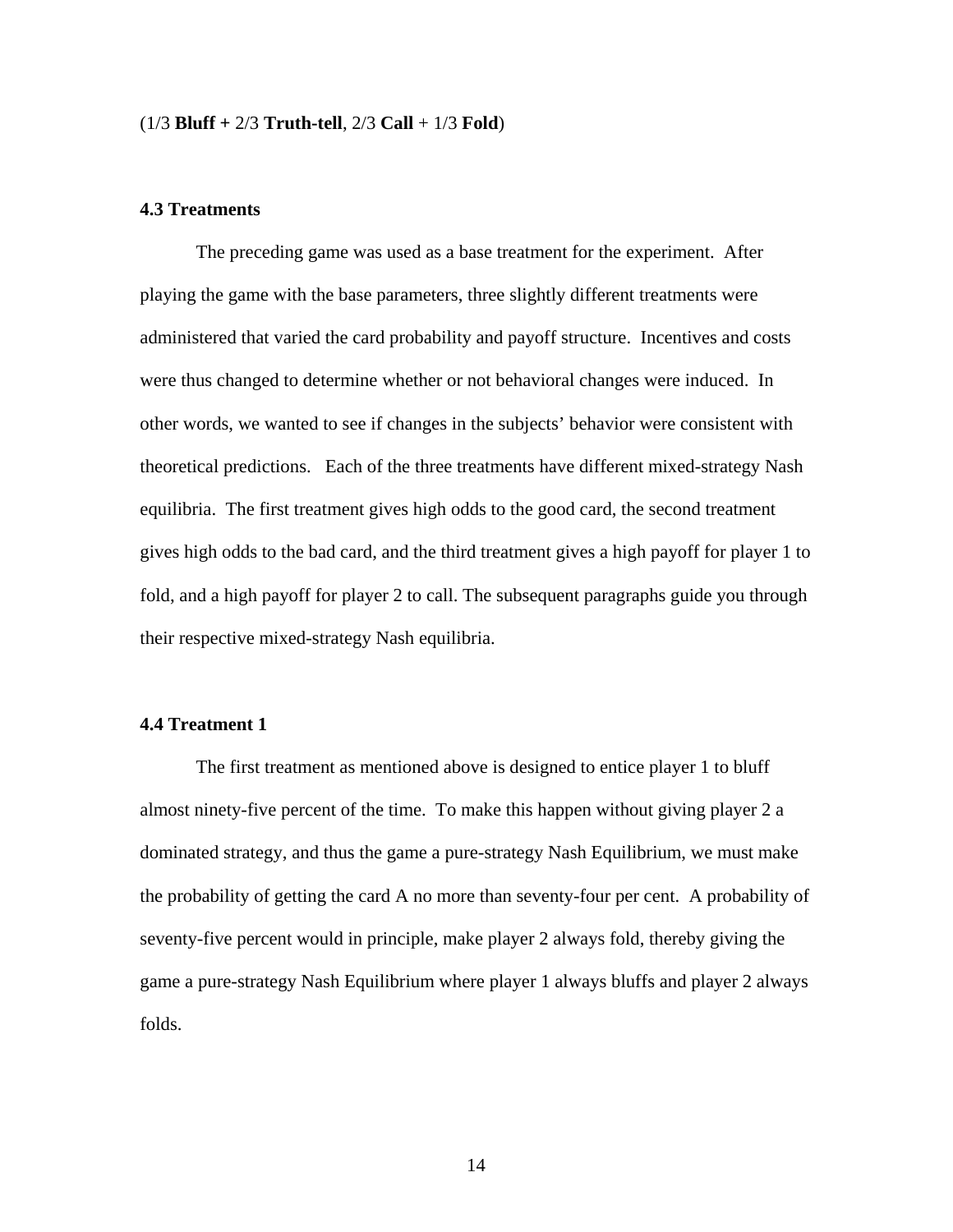The only difference between the base treatment and treatment 1 are the probabilities. That said, below are the two equations making both players indifferent between their strategies:

$$
(2.1) \qquad 2.04 \times p + 1.78 \times (1 - p) = 2 \times p + 2.52 \times (1 - p) \Rightarrow p = 37/39 \approx 0.95
$$

$$
(2.2) \qquad 3.96 \times q + 4 \times (1 - q) = 4.22 \times q + 3.48 \times (1 - q) \Rightarrow q = 2/3
$$

Hence the mixed-strategy Nash equilibrium is:

(1/3 **Bluff** + 2/3 **Truth-tell**, 2/3 **Call** + 1/3 **Fold**)

#### **4.5 Treatment 2**

 Treatment 2 is designed to entice player 1 to truth-tell more often. By giving a probability of seventy-five percent to the bad card, player 1 should in theory truth-tell exactly eight-ninths of the time and bluff one-ninth of the time. Like treatment 1, treatment 2 only differs from the base treatment in the probabilities. This leaves us with the following two equations making each player indifferent:

(3.1) 
$$
4 \times p + 3.25 \times (1-p) = 2 \times p + 3.5 \times (1-p) \Rightarrow p = 1/9
$$

$$
(3.2) \t 2 \times q + 4 \times (1 - q) = 2.75 \times q + 2.5 \times (1 - q) \Rightarrow q = 2/3
$$

Hence the mixed-strategy Nash equilibrium is:

(1/9 **Bluff** + 8/9 **Truth-tell**, 2/3 **Call** + 1/3 **Fold**)

#### **4.6 Treatment 3**

 The third and final treatment is designed to change the behavior of both players. The payoff structure is changed in two ways. First, the payoff given to player 1 from folding changes from 2 to 3.5. This can be interpreted as an increase in the opportunity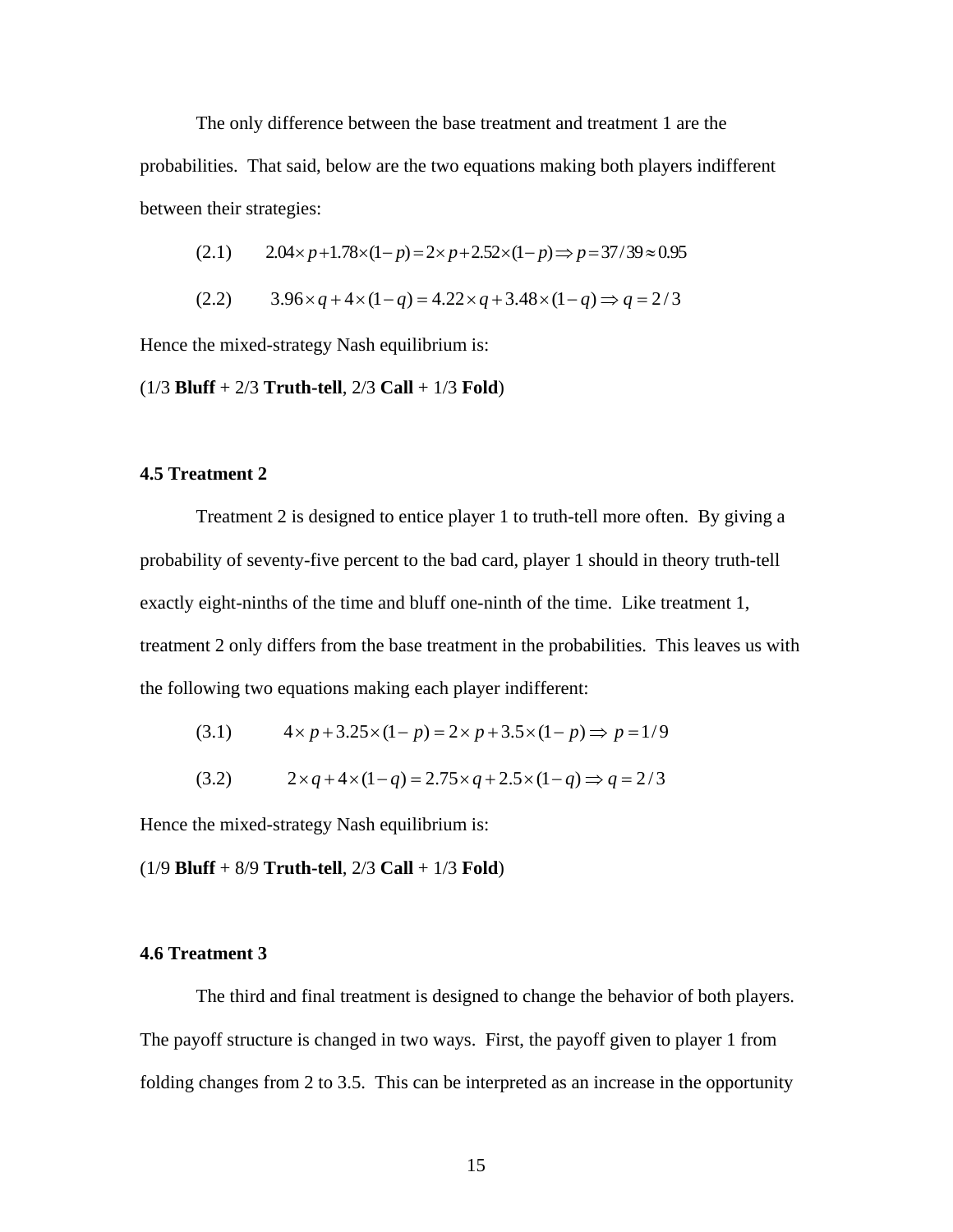cost of bluffing. Remember that player 1 bluffs with the hope that player 2 will fold, thus resulting in a payoff of 4 for player 1. Since the difference in payoffs between bluffing successfully and truth-telling is now smaller, it seems intuitive that player 2 should expect player 1 to bluff less or truth-tell more. Player 2 should in principle respond to this by calling less. Second, if player 2 successfully calls a bluff, then he is given a payoff of 10 rather than 5. Similarly, player 1 should respond to this by bluffing less. This leaves us with the following two equations making each player indifferent:

(4.1) 
$$
5.5 \times p + 2.5 \times (1-p) = 2 \times p + 3 \times (1-p) \Rightarrow p = 1/8
$$

$$
(4.2) \t 3 \times q + 4 \times (1 - q) = 4.25 \times q + 3.75 \times (1 - q) \Rightarrow q = 1/6
$$

Hence the mixed-strategy Nash equilibrium is:

(1/8 **Bluff** + 7/8 **Truth-tell**, 1/6 **Call** + 5/6 **Fold**)

#### **6. Results**

#### *Base Treatment*

Thirty-eight subjects (nineteen pairs) played ten rounds of the adapted version of Stripped-down poker. Players were randomly matched and their respective roles (i.e. player one or player two) were assigned randomly. The same role and pair assignments remained consistent throughout all ten rounds. Table 3 below shows the results aggregated over the ten rounds played.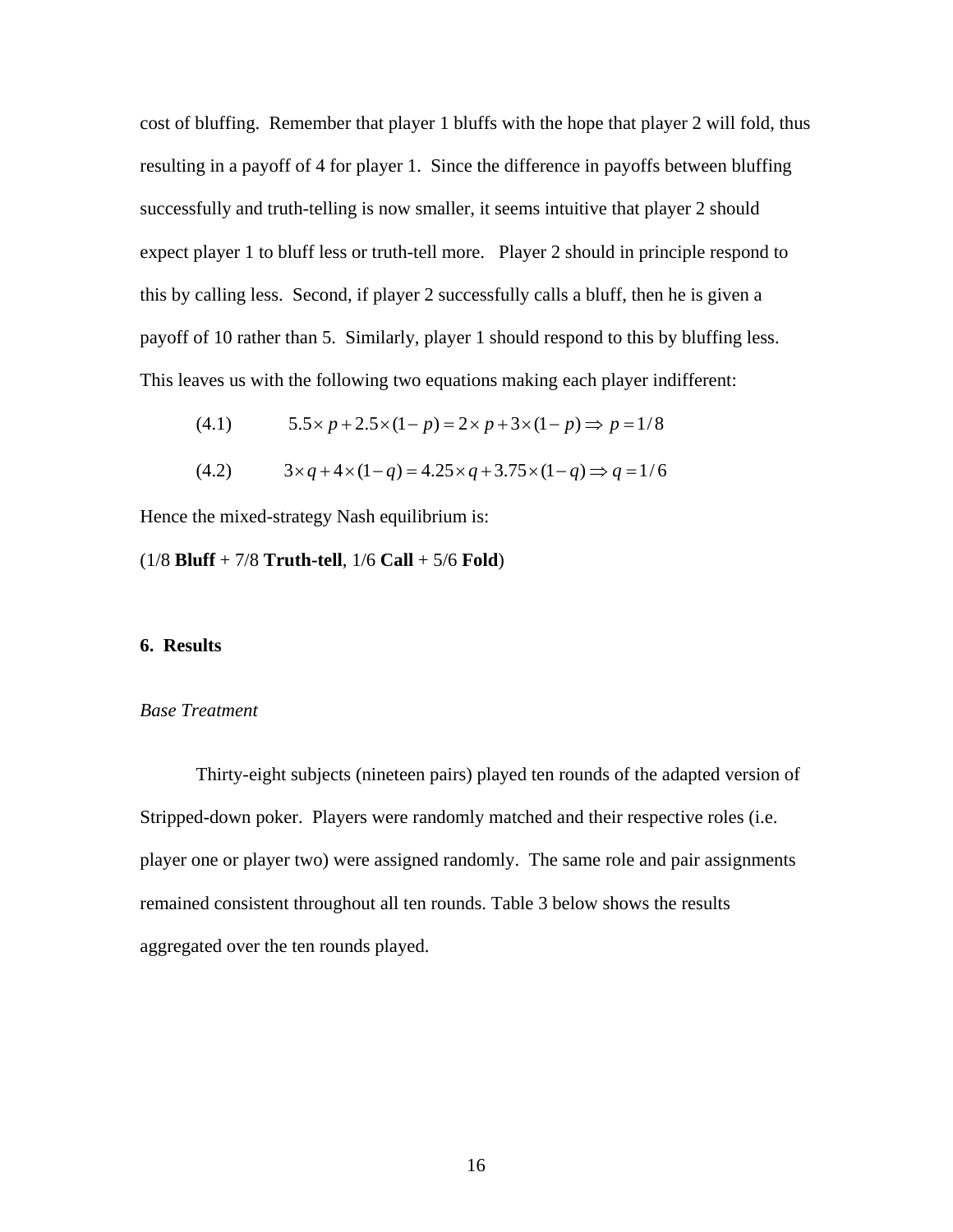|                                 |                            |                            |                                               | Player 1 given             |                            |                      |  |  |  |
|---------------------------------|----------------------------|----------------------------|-----------------------------------------------|----------------------------|----------------------------|----------------------|--|--|--|
|                                 |                            |                            | Card A $85/190(45%)$<br>Card C $105/190(55%)$ |                            |                            |                      |  |  |  |
| <b>Player</b>                   |                            | <b>Bet 84/85</b><br>(99%)  | <b>Fold 1/85</b><br>$(1\%)$                   | Bet 67/105<br>(64%)        |                            | Fold 38/105<br>(36%) |  |  |  |
| <b>Player</b><br>$\overline{2}$ | <b>Call 65/84</b><br>(77%) | <b>Fold 19/84</b><br>(23%) |                                               | <b>Call 55/67</b><br>(82%) | <b>Fold 12/67</b><br>(18%) |                      |  |  |  |
| <b>Payoffs</b>                  | 5,1                        | 4, 2                       | 2,4                                           | 1, 5                       | 4, 2                       | 2,4                  |  |  |  |

**Table 3.** Aggregate experiment results from the base treatment.

Before the game was started, the subjects were informed that the probability of getting card A and card C was exactly 50 per cent. As you can see from the table, the actual proportions were close, but not perfect. Card A was dealt 85 times out of a possible 190 (45 per cent) and card C was dealt 105 times (55 per cent).

By looking at the right side of the table where player one received card A, we see that player one folded once. In principle, one should never fold with card A. Because this action was chosen in the fifth round of a total of ten rounds, the most reasonable explanation is that player 1 either inadvertently chose to fold, or that they incorrectly thought they were dealt card C. In a real poker match, it might seem reasonable to fold when you have a good hand in order to confuse other players, but it is doubtful that this accurately describes this player's strategy. Now take look at the right side of the table where card C was dealt. Player 1 bet an overwhelming 64 per cent of the time while folding 36 per cent of the time. What does this suggest about the aggregate player's strategy over time?

Looking at player 1's decisions when they received card A reveals no information regarding their strategy unless they folded. This is true because both mixed-strategies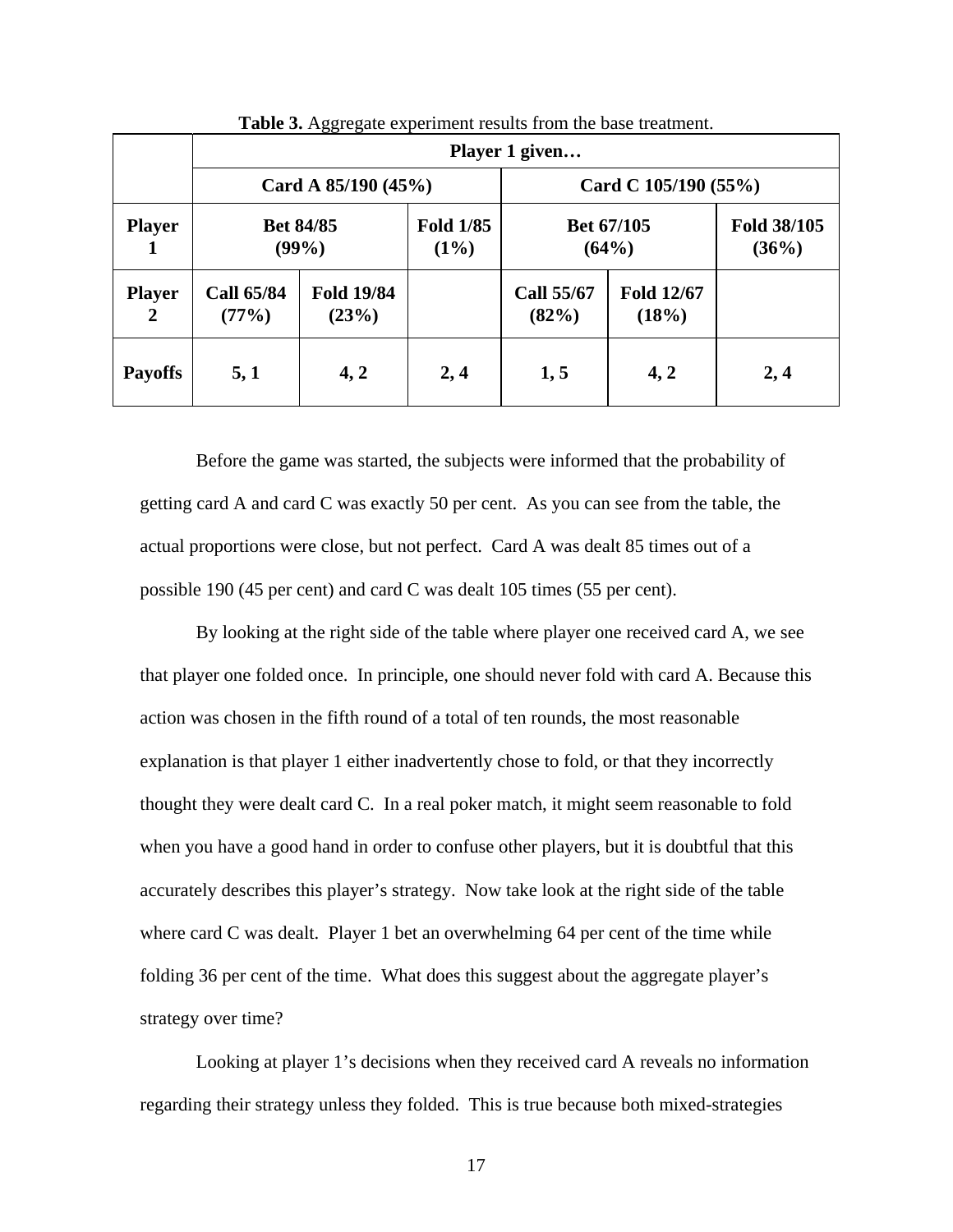involve betting with card A. However, let's assume the one fold with card A was inadvertent. That being said, we can estimate player 1's probability of mixing his/or her strategy by looking at their decisions when given card  $C<sup>5</sup>$  $C<sup>5</sup>$  $C<sup>5</sup>$ 

As mentioned above, player 1 bet 64 per cent of the time given card C. More intuitively, player 1 played the bluffing strategy 64 per cent of the time and played the truth-telling strategy 36 per cent of the time, on average.

Let's look at player 2's strategy when under both states of the world. Because player 2 doesn't know which card player one has been given, in terms of strategy, nothing is gained by looking at player 2's decision individually in each state. Therefore we must add up the number of times player 2 folded (120) regardless of the state, and divide that number by the total amount of times player 1 bet (151). On average, player two called 79.5 per cent and folded 20.5 per cent. Table 4 below compares the mixed strategy Nash equilibrium with the laboratory data for the base treatment.

| <b>Table 4.</b> Theory vs. Results for the base treatment    |          |  |  |
|--------------------------------------------------------------|----------|--|--|
| Player 1                                                     | Player 2 |  |  |
| Theory   Bluff 33%, Truth-tell 67%   Call 67%, Fold 33%      |          |  |  |
| Results   Bluff 64%, Truth-tell 36%   Call 79.5%, Fold 20.5% |          |  |  |

**Table 4.** Theory vs. Results for the base treatment

Player 1 bluffed 31 per cent more than the mixed strategy Nash equilibrium and player 2 called 12.5 per cent more than the mixed strategy Nash equilibrium. Moreover, neither player was unilaterally playing their best response given what the other player was doing. Figure 4 below shows both players' best response functions:

 $\overline{a}$ 

<span id="page-17-0"></span><sup>5</sup> The probability estimates follow a binomial distribution. Further statistical analyses, including confidence intervals and hypothesis testing can be found in the appendix.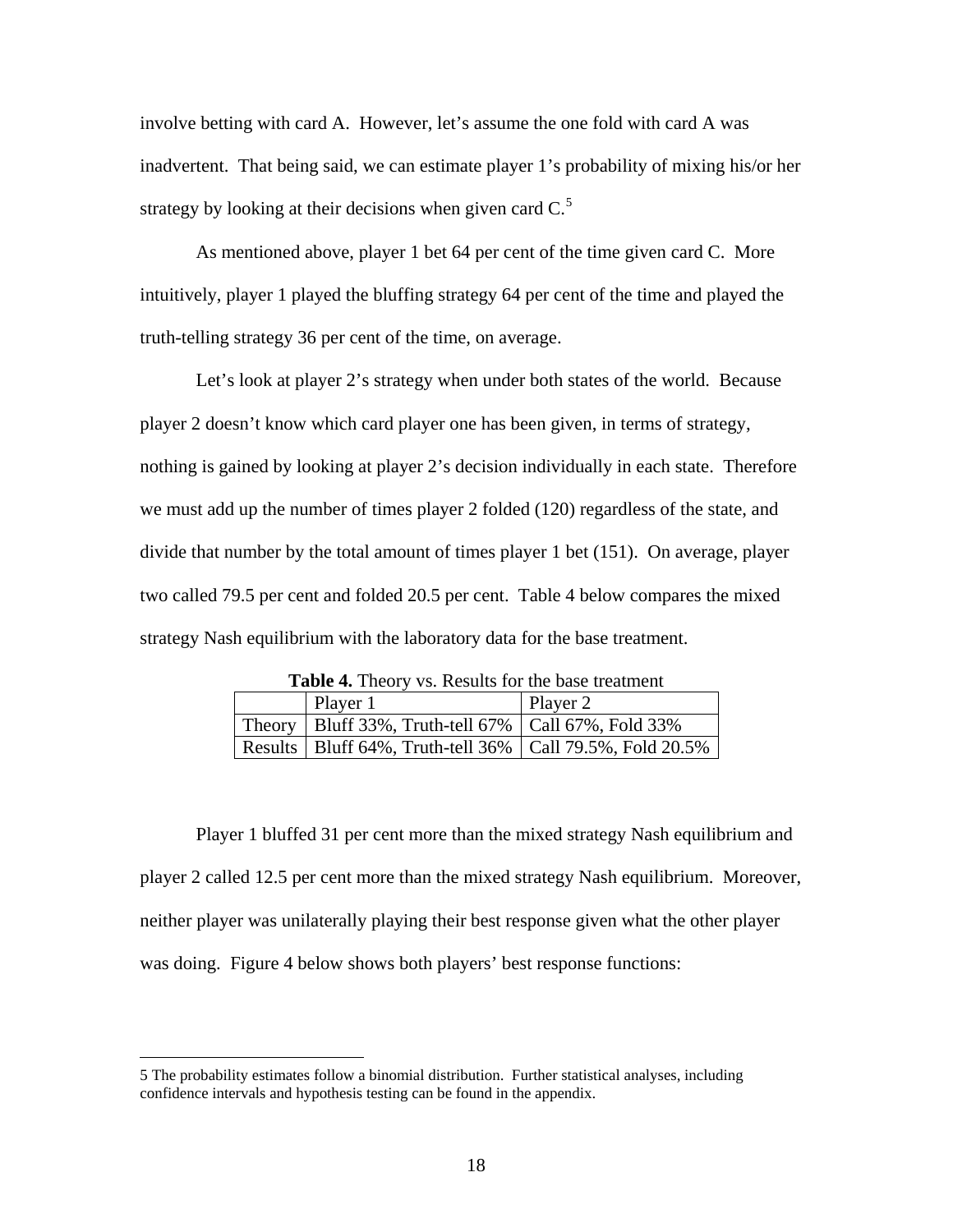

**Figure 4.** Best response functions for the base treatment.

If q (the probability that player 2 plays call)  $> 2/3$ , then player one's expected payoff to truth-tell exceeds his expected payoff to bluffing, and hence exceeds also his expected payoff to every mixed strategy that assigns a positive probability to bluffing. Similarly, if  $q < 2/3$ , then player 1's expected payoff to bluffing exceeds his expected payoff to truth-tell, and hence exceeds also his expected payoff to every mixed strategy that assigns a positive probability to truth-tell. If  $q = 2/3$ , then both bluffing and truthtell, and hence all his mixed strategies, yield the same expected payoff.

Likewise, if p (the probability that player 1 plays bluff)  $> 1/3$ , then player two's expected payoff to call exceeds his expected payoff to fold, and hence exceeds also his expected payoff to every mixed strategy that assigns a positive probability to fold. If  $p <$ 1/3, then player two's expected payoff to fold exceeds his expected payoff to call, and hence exceeds also his expected payoff to every mixed strategy that assigns a positive probability to call. If  $p = 1/3$ , then both call and fold, and hence all his mixed strategies, yield the same expected payoff.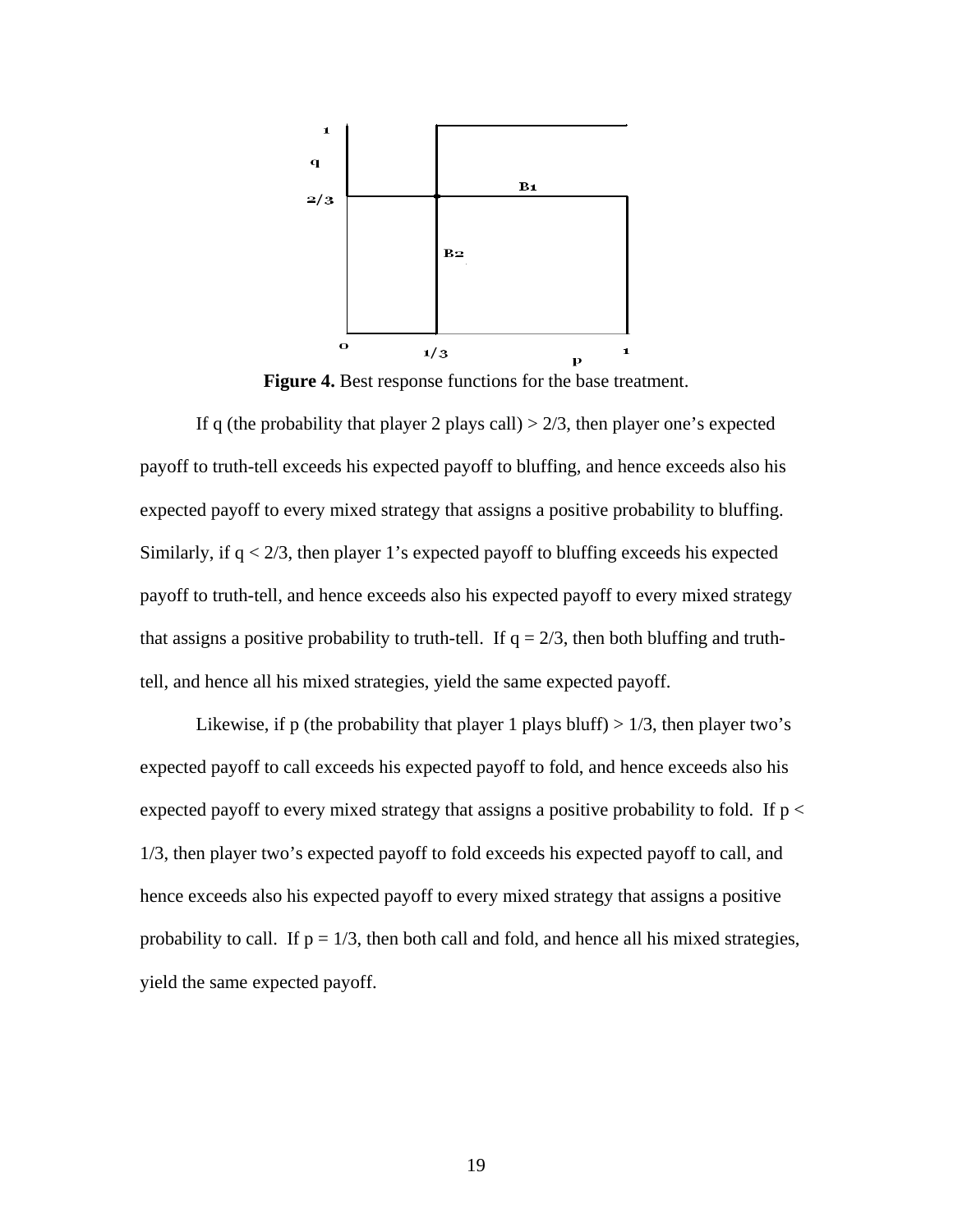Given that player two called 79.5 per cent of the time, player one's best response would have been to always truth-tell. Likewise, given that player one bluffed 64 per cent of the time, player two's best response would have been to always call.

#### *Treatment 1*

1

|                 | <b>Table 5.</b> Aggregate experiment results from treatment 1. |                         |                              |                            |                           |                            |
|-----------------|----------------------------------------------------------------|-------------------------|------------------------------|----------------------------|---------------------------|----------------------------|
|                 | Player 1 given                                                 |                         |                              |                            |                           |                            |
|                 | Card A 135/187 (72%)                                           |                         |                              |                            | Card C $52/187(28%)$      |                            |
| <b>Player 1</b> |                                                                | Bet 134/135<br>$(99\%)$ | <b>Fold 1/135</b><br>$(1\%)$ |                            | <b>Bet 35/52</b><br>(67%) | <b>Fold 17/52</b><br>(33%) |
| <b>Player 2</b> | <b>Call 90/134</b><br>(67%)                                    | Fold 44/134<br>(33%)    |                              | <b>Call 19/35</b><br>(54%) | Fold 16/35<br>(46%)       |                            |
| <b>Payoffs</b>  | 5,1                                                            | 4, 2                    | 2,4                          | 1, 5                       | 4, 2                      | 2,4                        |

**Table 5.** Aggregate experiment results from treatment 1.

Once again, before the game started, it was explained to the subjects that the probability of getting card A was now 74 per cent, and the probability of getting card C was 2[6](#page-19-0) per cent<sup>6</sup>. Player 1 received card A 72 per cent of the time and received card C 28 per cent of the time. Again, a single player folded once when given card A, but all others bet 134 times. When given card C, player one bet 67 per cent of the time and folded 33 per cent of the time. Player two called 64 per cent of the time and folded 36 per cent of the time. Table 7 compares the mixed-strategy Nash equilibrium to the results from treatment 1.

<span id="page-19-0"></span> $6$  It should be noted that after making this announcement, the player 2s were very unhappy. Given that player 1 earned 15 more points than player 2 on average over the ten rounds, they had every right to be upset!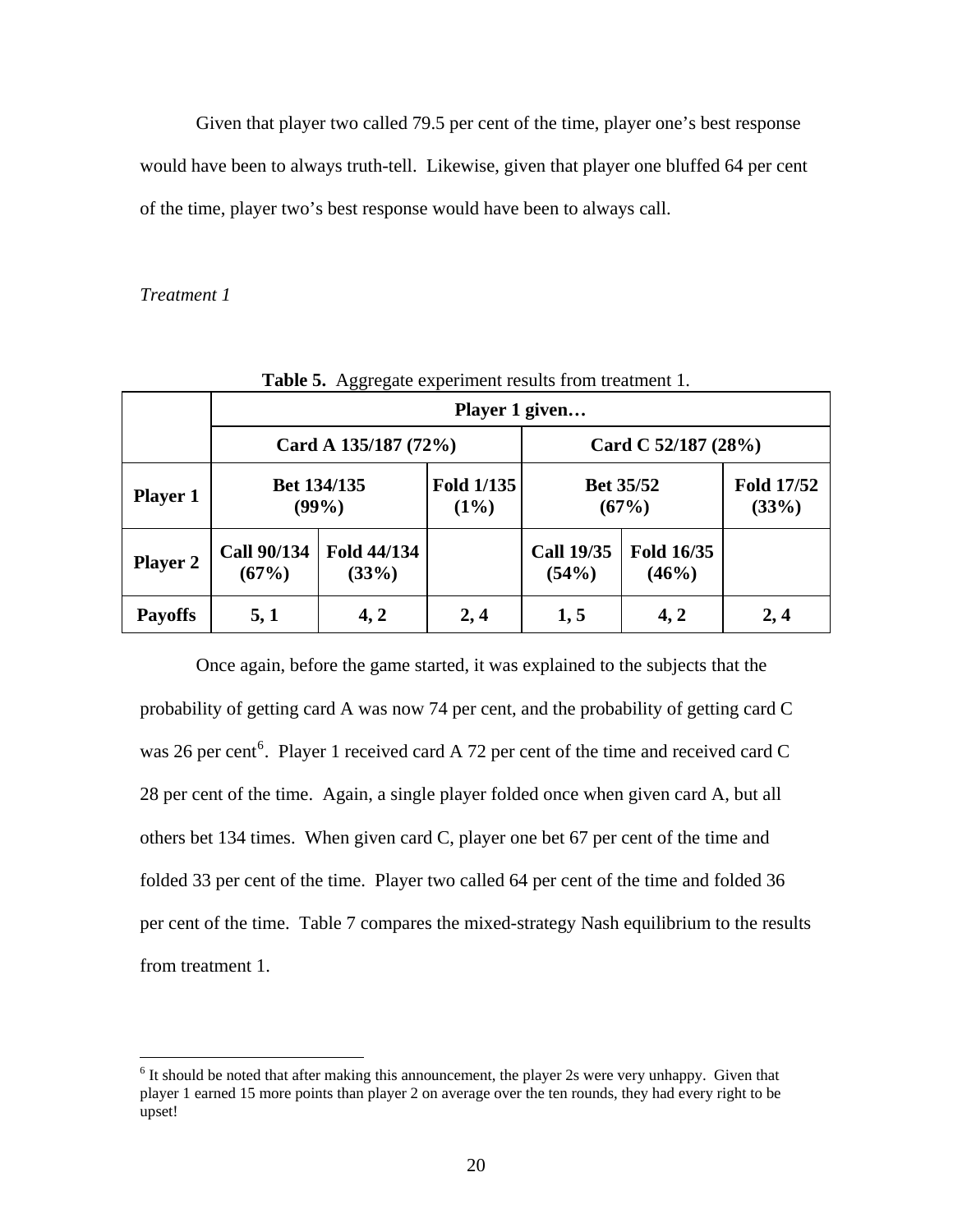|                                                                        | <b>Table 6.</b> Theory vs. results for treatment 1. |                            |  |  |  |
|------------------------------------------------------------------------|-----------------------------------------------------|----------------------------|--|--|--|
|                                                                        | Player 1                                            | Player 2                   |  |  |  |
|                                                                        | Theory   Bluff $95\%$ , Truth-tell $5\%$            | $\vert$ Call 67%, Fold 33% |  |  |  |
| Results   Bluff $67\%$ , Truth-tell $33\%$   Call $64\%$ , Fold $36\%$ |                                                     |                            |  |  |  |

**Table 6.** Theory vs. results for treatment 1.

Player 1 bluffed 28 per cent less than the mixed-strategy Nash equilibrium and player 2 called just 3 per cent less than the mixed-strategy Nash equilibrium, though not the best response to player one's actual strategy. Given that player 1 bluffed less than the optimal amount, in this case 95 per cent, player 2's best response was to always fold. Similarly, given that player 2 called less than the optimal amount, player 1's best response was to always bluff. This can be observed by looking at figure 5 below:



**Figure 5.** Best response functions for treatment 1.

#### *Treatment 2*

Player 1 bluffed only 25 per cent of the time. This is what was intended. In theory, they should have bluffed less, but there responsiveness was significant nonetheless. Player 2 called 93 per cent of the time, markedly above the mixed-strategy Nash equilibrium. Table 7 shows the decisions made in treatment 2 and Table 8 compares theory with the data from treatment 2: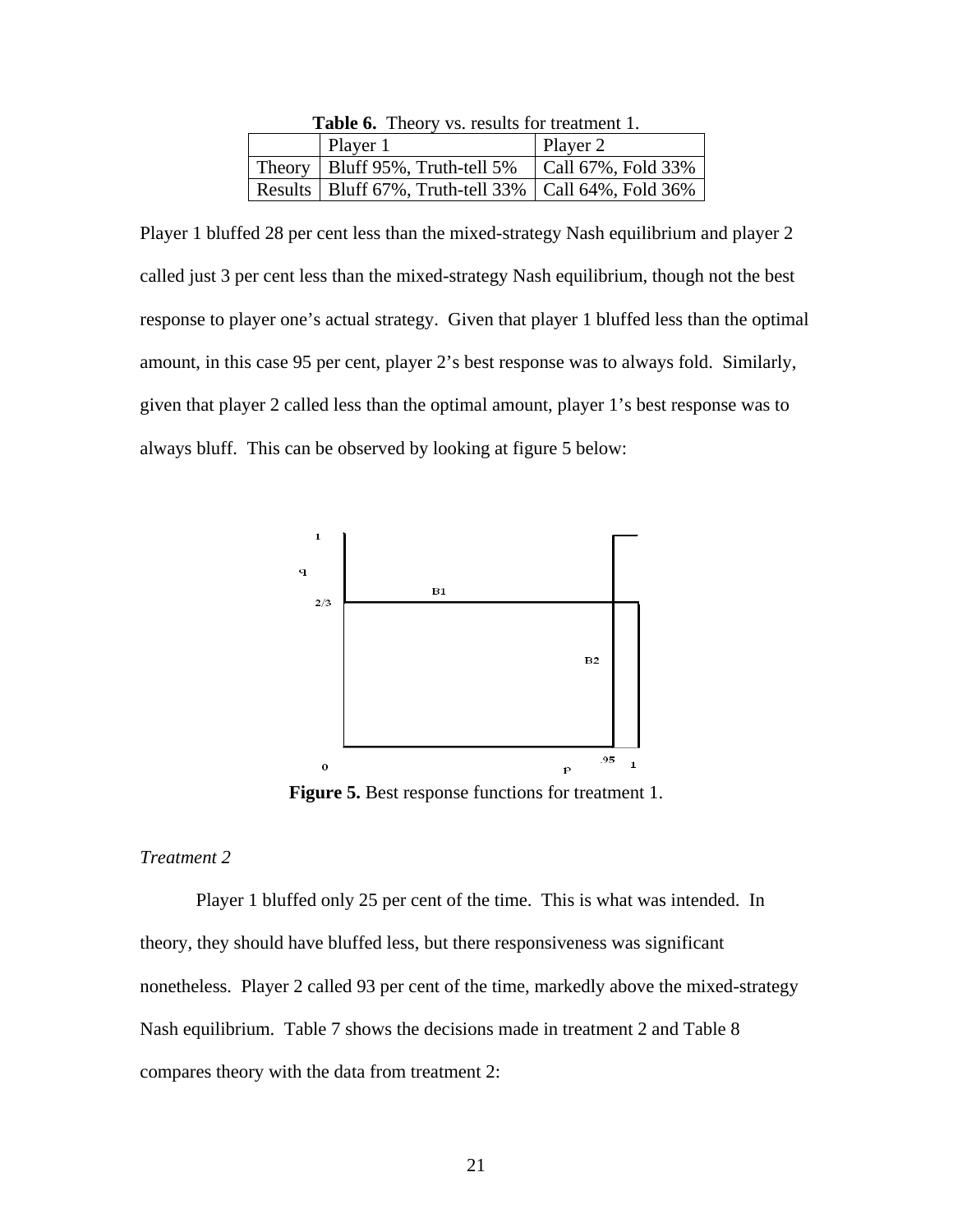|                               |                               |                          |                      | Player 1 given             |                          |                     |
|-------------------------------|-------------------------------|--------------------------|----------------------|----------------------------|--------------------------|---------------------|
|                               |                               | Card A $24/95(25%)$      |                      |                            | Card C $71/95(75%)$      |                     |
| <b>Player</b>                 | <b>Bet 24/24</b><br>$(100\%)$ |                          | Fold 0/24<br>$(0\%)$ | <b>Bet 18/71</b><br>(25%)  |                          | Fold 53/71<br>(75%) |
| <b>Player</b><br><sup>2</sup> | <b>Call 22/24</b><br>$(92\%)$ | <b>Fold 2/24</b><br>(8%) |                      | <b>Call 17/18</b><br>(94%) | <b>Fold 1/18</b><br>(6%) |                     |
| <b>Payoffs</b>                | 5, 1                          | 4, 2                     | 2,4                  | 1, 5                       | 4, 2                     | 2,4                 |

**Table 7.** Aggregate experiment results from treatment 2.

**Table 8.** Theory vs. results for treatment 2.

| Player 1                                                      | Player 2 |
|---------------------------------------------------------------|----------|
| Theory   Bluff 11%, Truth-tell 89%   Call 67%, Fold 33%       |          |
| Results   Bluff 25%, Truth-tell $75\%$   Call 93%, Fold $7\%$ |          |

Player one bluffed 14 per cent more than the mixed-strategy Nash equilibrium and

player two called 26 per cent more than the mixed-strategy Nash equilibrium.

Given that player 1 was playing his strategy nearly 14 per cent over the mixed-

strategy Nash equilibrium, player 2's best response was to call 100 per cent of the time.

Remarkably, player two called 93 per cent of the time. Figure 6 below shows each

player's best response functions for treatment 2:



**Figure 6:** Best response functions for treatment 2.

*Treatment 3*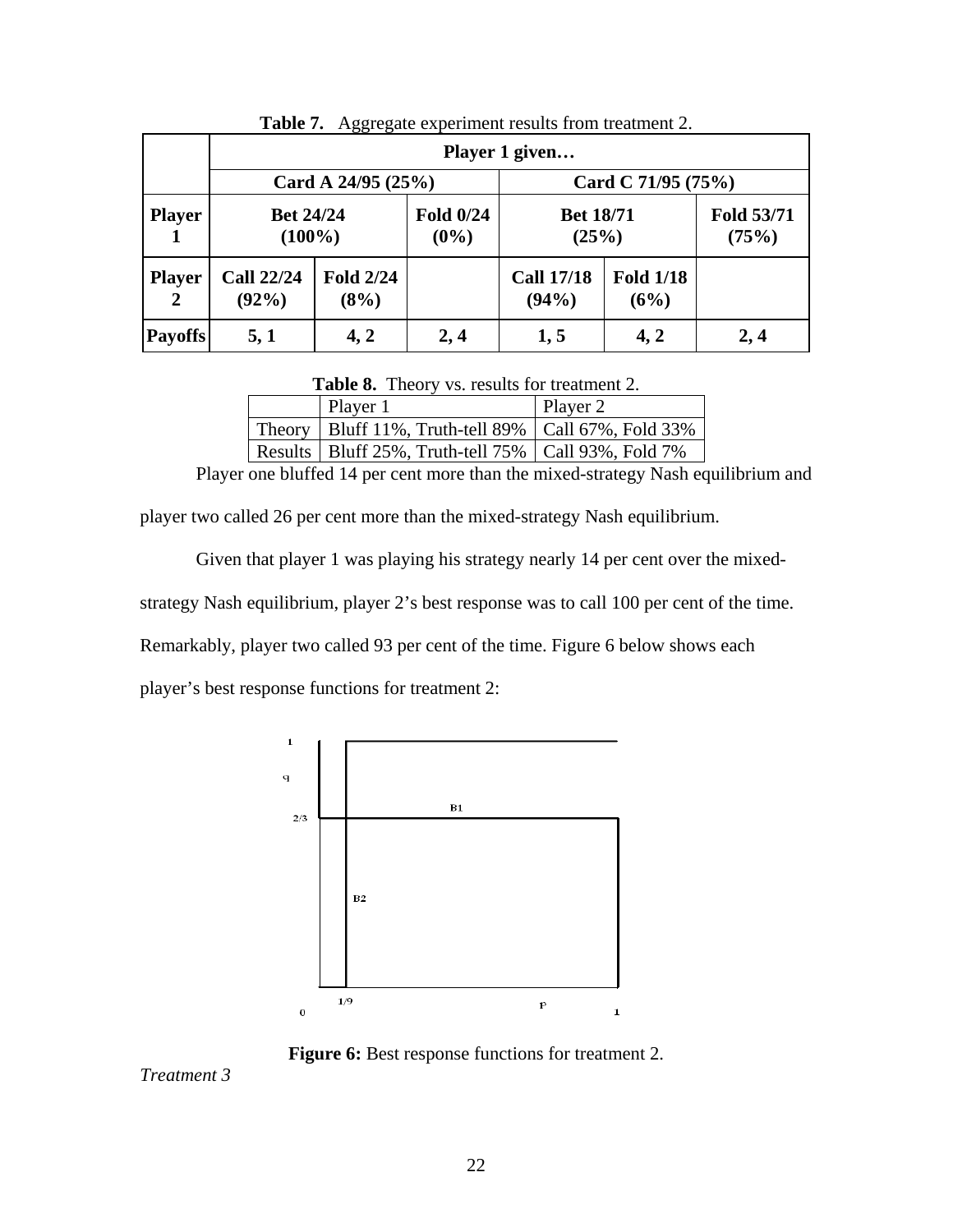|                 |                               |                           | Player 1 given           |                          |                          |                     |
|-----------------|-------------------------------|---------------------------|--------------------------|--------------------------|--------------------------|---------------------|
|                 |                               | Card A $34/86(40\%)$      |                          |                          | Card C $52/86(60\%)$     |                     |
| <b>Player 1</b> | <b>Bet 31/34</b><br>(91%)     |                           | <b>Fold 3/34</b><br>(9%) |                          | <b>Bet 9/52</b><br>(17%) | Fold 43/52<br>(83%) |
| <b>Player 2</b> | <b>Call 25/31</b><br>$(81\%)$ | <b>Fold 6/31</b><br>(19%) |                          | <b>Call 6/9</b><br>(67%) | <b>Fold 3/9</b><br>(33%) |                     |
| <b>Payoffs</b>  | 5,1                           | 4, 3.5                    | 2,4                      | 1, 10                    | 4, 2                     | 2,4                 |

**Table 9.** Aggregate experiment results from treatment 3.

**Table 10.** Theory vs. results for treatment 3.

| Player 1                                                    | Player 2           |
|-------------------------------------------------------------|--------------------|
| Theory   Bluff 12.5%, Truth-tell 87.5%   Call 17%, Fold 83% |                    |
| Results   Bluff 17%, Truth-tell 83%                         | Call 77%, Fold 23% |

Player 1 told the truth 83 per cent of the time. This is only 4.5 per cent less than the Nash prediction. Player 2 called 77 per cent of the time, 60 per cent more than the Nash prediction.



**Table 11.** Best response functions for treatment 3.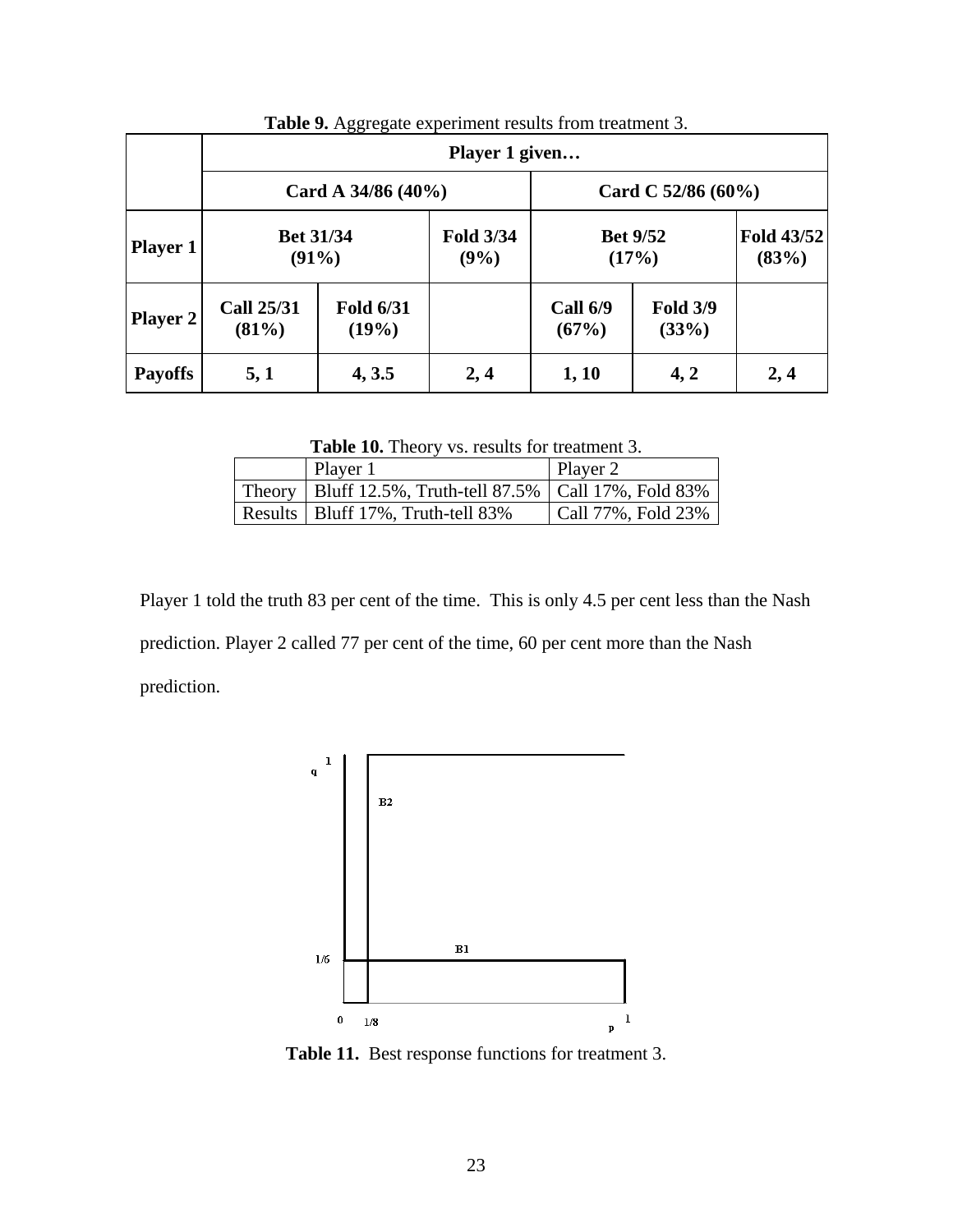Given that player 1 was bluffing more than one-eighth of the time, player 2's best response was to call 100 per cent of the time. Likewise, given that player 2 was calling more than one-sixth of the time, player 1's best response was to truth-tell 100 per cent of the time.

#### **8. Discussion**

The results from the base treatment show a major disconnect between actual behavior and Nash predictions. Player 1 was not truth-telling enough and player 2 was calling too much.

 After announcing that card A would be given 74 per cent of the time for treatment 1, the player 1's failed to respond by bluffing more often but the player 2's responded correctly by calling less than they were in the base treatment. Furthermore, player 2's actions followed closely to the Nash predictions, though they were not the best response to player 1's actual strategy.

 Both truth-telling and calling increased significantly during treatment 2. The increase in truth-telling was predicted, however the increase in calling was unexpected.

 Truth-telling increased significantly when the costs of bluffing were increased. Furthermore, the rate of truth-telling was extremely close to the Nash predictions. However, the rate of calling was much higher than the Nash predictions. These findings suggest that a strong relationship exists between truth-telling and the costs of bluffing.

#### **9. Conclusion**

 In this paper I have shown that college age students behave strategically when confronted with decisions in which they could rationally deceive one another. The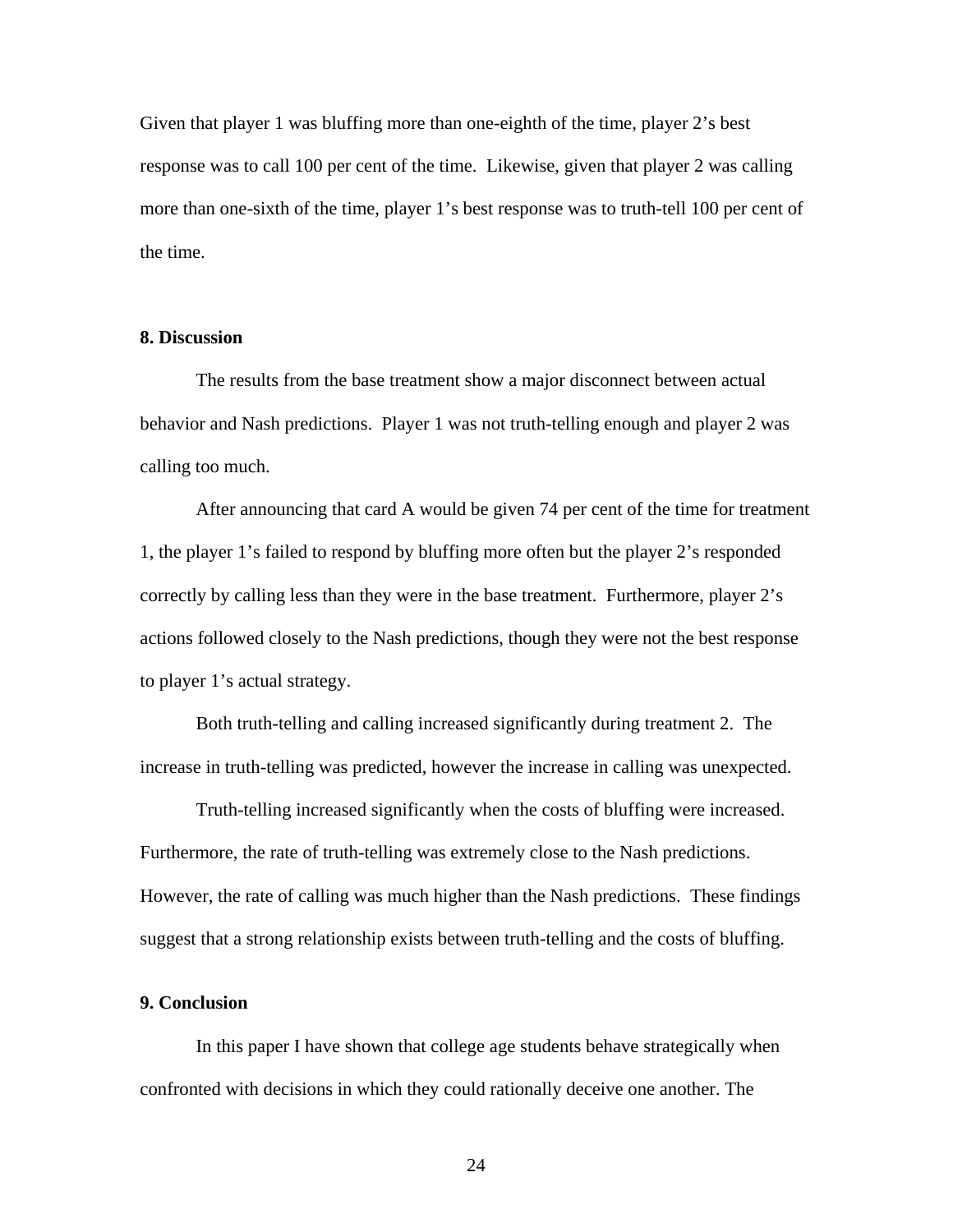laboratory results suggest that there are indeed robust inconsistencies between theoretical predictions and revealed human behavior. These conclusions support prior reports given by others within the field of economics. Goeree and Holt (2001) suggest that observed behavior from laboratory experiments in which conform to the Nash mixed-strategy prediction seem "to only work by coincidence, when the payoffs are symmetric."

On the other hand, there were cases where changes in the treatment produced behavior that conformed rather nicely to theoretical predictions. When the opportunity cost of bluffing increased, the students' propensity to tell the truth markedly increased.

To the extent that children behave in accordance with adults, these findings are non-trivial. Unlike previous results from psychology studies, these results come from an experiment with both real payoffs and real consequences. The results imply that the propensity to tell the truth is a function of the costs and rewards of doing so and in particular of the costs of being detected. That being said, possible methods designed to help facilitate lowering these costs or sufficiently increasing the rewards could bring the truth out of children and increase the legitimacy of adolescent testimony. These findings ought to be very useful to justice officials, prosecutors, and researchers.

In the future I plan on extending this experiment to kids old enough to understand the game. My current findings coupled with possible data on kids helps strengthen the pre-existing literature on lie- and truth-telling and adds compelling evidence that helps explain some of the factors that change the propensity of truth-telling.

There are of course shortcomings of this research. One could argue that a poker match isn't the most appropriate way of modeling the elements of truth-telling and to an extent those critics are correct. Maybe there are better ways to model and observe this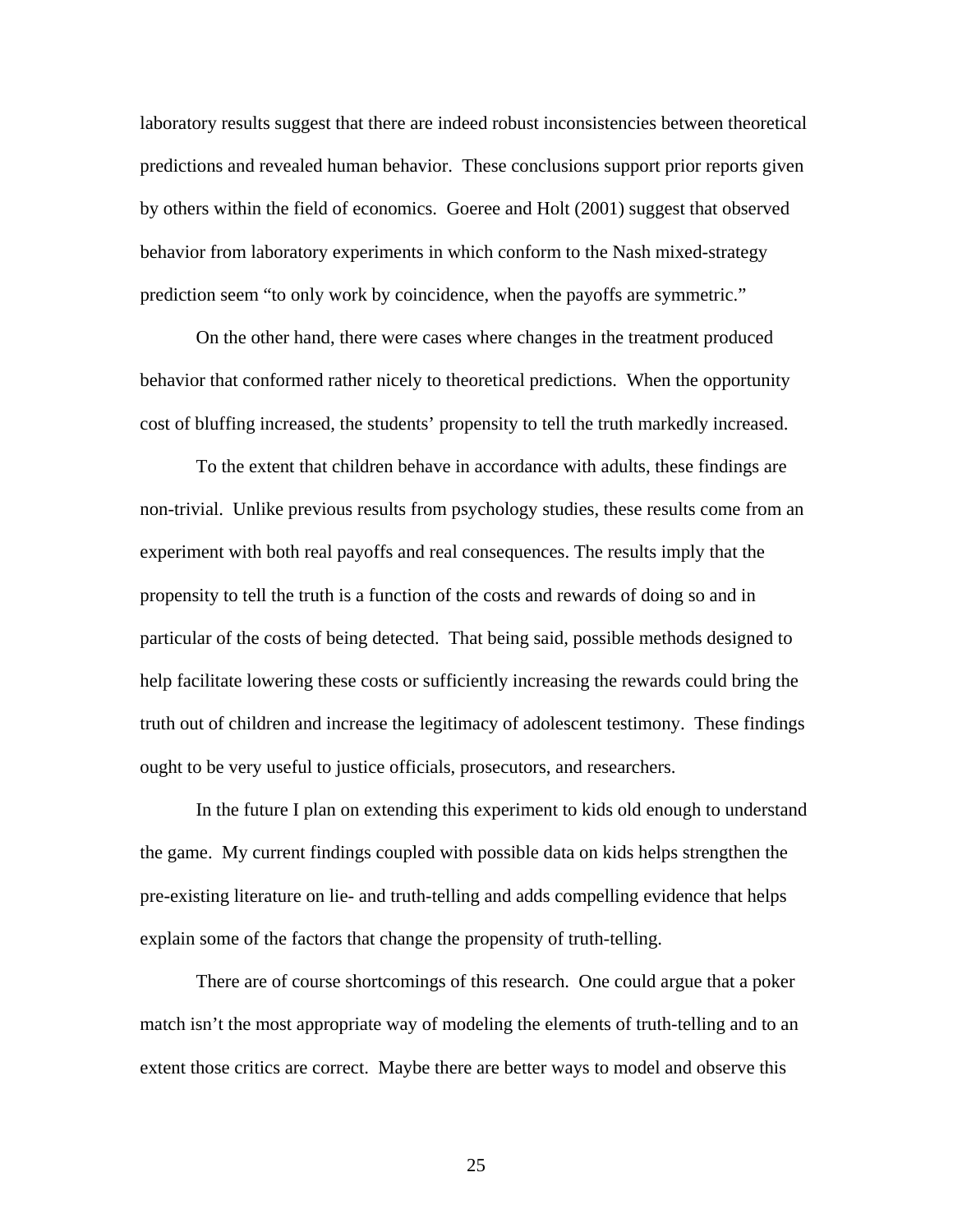kind of behavior such as developing some sort of mock court where the rate of detection and penalties vary. However, this proposal seems a bit too contrived to be considered as a viable method of studying deception.

The games played were just that, games. Though there are truths in such arguments, the results reported in this paper do not lie. If you find yourself skeptical of these results, go ahead and *call* me.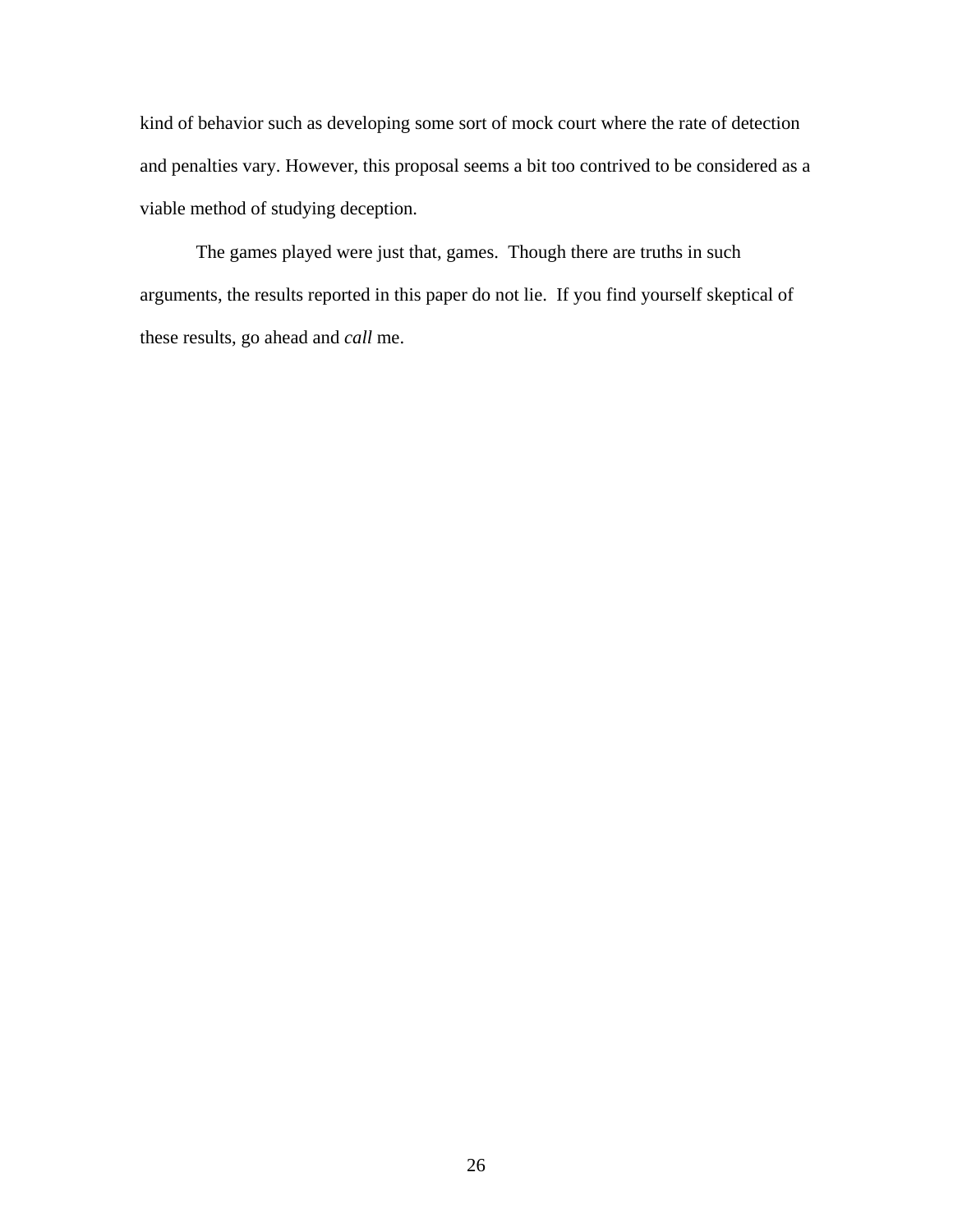#### **References:**

- Bala, N., Lee, K., Lindsay, R. C. L., & Talwar, V. (2000). A legal and psychological critique of the present approach to the assessment of the competence of child witnesses. *Osgoode Hall Law Journal*, *38*(3), 409–452.
- Bala, N., Lee, K., Lindsay, R. C. L., & Talwar, V. (2004). Children's Lie-Telling to Conceal a Parent's Transgression: Legal Implications. *Law and Human Behavior, 28(4), 411-435.*
- Borel, Émile. *Traité de Calcul des Probabilités et ses Applications*, vol. 4, Gauthier-Villars, 1938.
- Bruck, M., Ceci, S. J., & Hembrooke, H. (1998). Reliability and credibility of young children's reports. *American Psychologist*, *53,* 136–151.
- Bussey, K. (1992). Lying and truthfulness: Children's definitions, standards and evaluative reactions. *Child Development*, *63,* 129–137.
- Bussey, K. (1999). Children's categorization and evaluation of different types of lies and truths. *Child Development*, *70,* 1338–1347.
- Davies, G., Lloyd-Bostock, S., McMurran, M., & Wilson, C. (Eds.). (1995). Psychology, law, and criminal justice: International developments in research and practice. Berlin, Germany: Walter de Gruyter.
- Goeree, J. K., Holt, C. A., Ten little treasures of game theory and ten intuitive contradtictions. *The American Economic Review*, Vol. 91, No. 5. (Dec., 2001), pp. 1402-1422.
- Lee, K., Cameron, C. A., Xu, F., Fu, G., & Board, J. (1997). Chinese and Canadian children's evaluations of lying and truth-telling: Similarities and differences in the context of pro- and anti-social behaviors. *Child Development*, *68,* 921–931.
- Lewis, M., Stranger, C., & Sullivan, M. W. (1989). Deception in 3 year olds. *Developmental Psychology*, *25,* 439–443.
- Peterson, C. C. (1995). The role of perceived intention to deceive in children's and adults' concepts of lying. *British Journal of Developmental Psychology*, *13,* 237– 260.
- Peterson, C. C., Peterson, J. L., & Seeto, D. (1983). Developmental changes in ideas about lying. *Child Development*, *54,* 1529–1535.
- Polak, A., & Harris, P. L. (1999). Deception by young children following noncompliance. *Developmental Psychology*, *35,* 561–568.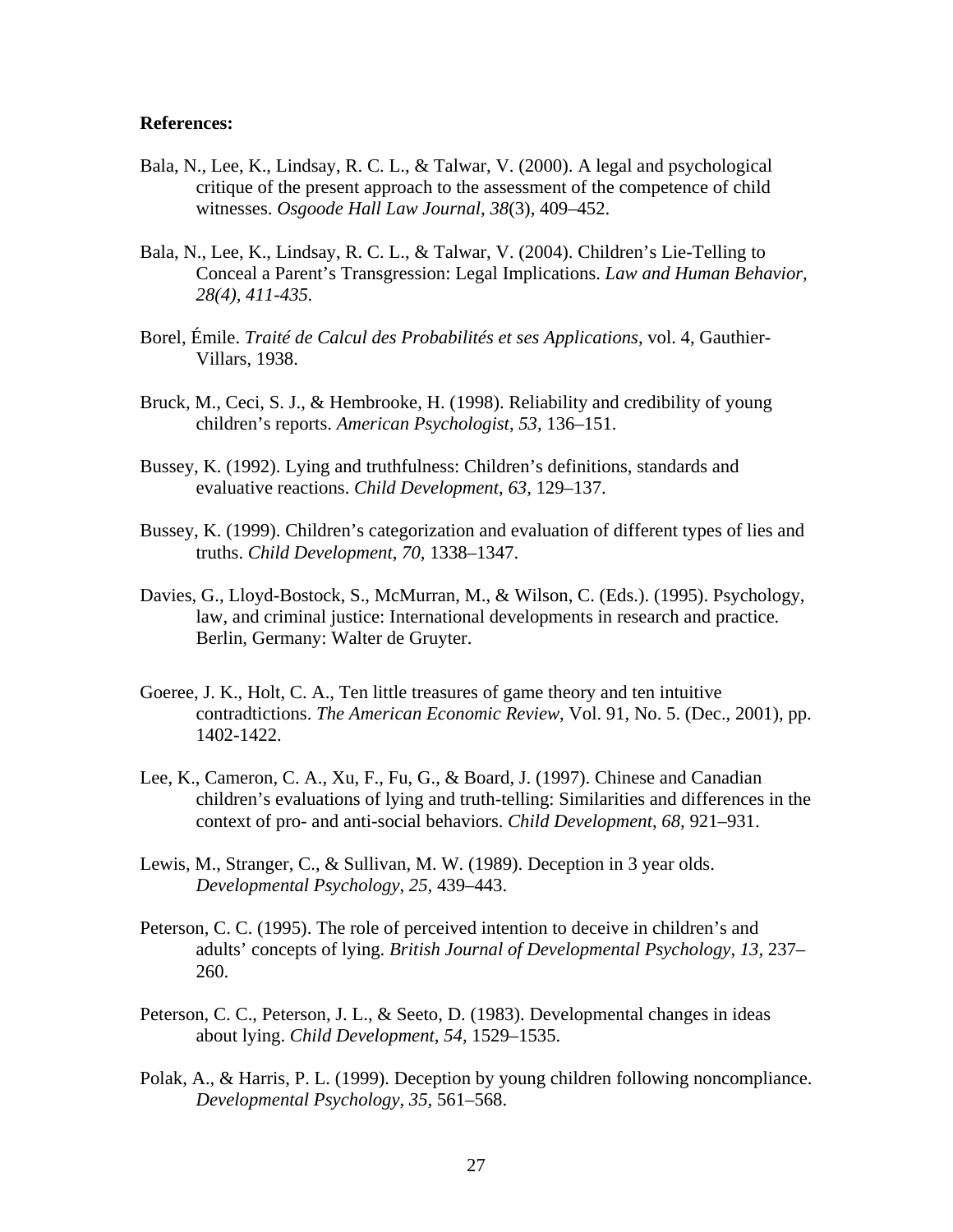- Reiley, D. H., Urbancic, M. B., Walker, M. (2005). Stripped-down poker: A classroom game with signaling and bluffing.
- Siegal, M., & Peterson, C. C. (1998). Pre-schoolers' understanding of lies and innocent and negligent mistakes. *Developmental Psychology*, *34,* 332–341.
- von Neumann, John and Oskar Morgenstern. *Theory of Games and Economic Behavior*. Princeton, New Jersey: Princeton University Press, 1944.
- Wimmer, H., Gruber, S.,&Perner,H. (1984). Young children's conception of lying: Lexical realism-moral subjectivism. *Journal of Experimental Child Psychology*, *37,* 1–30.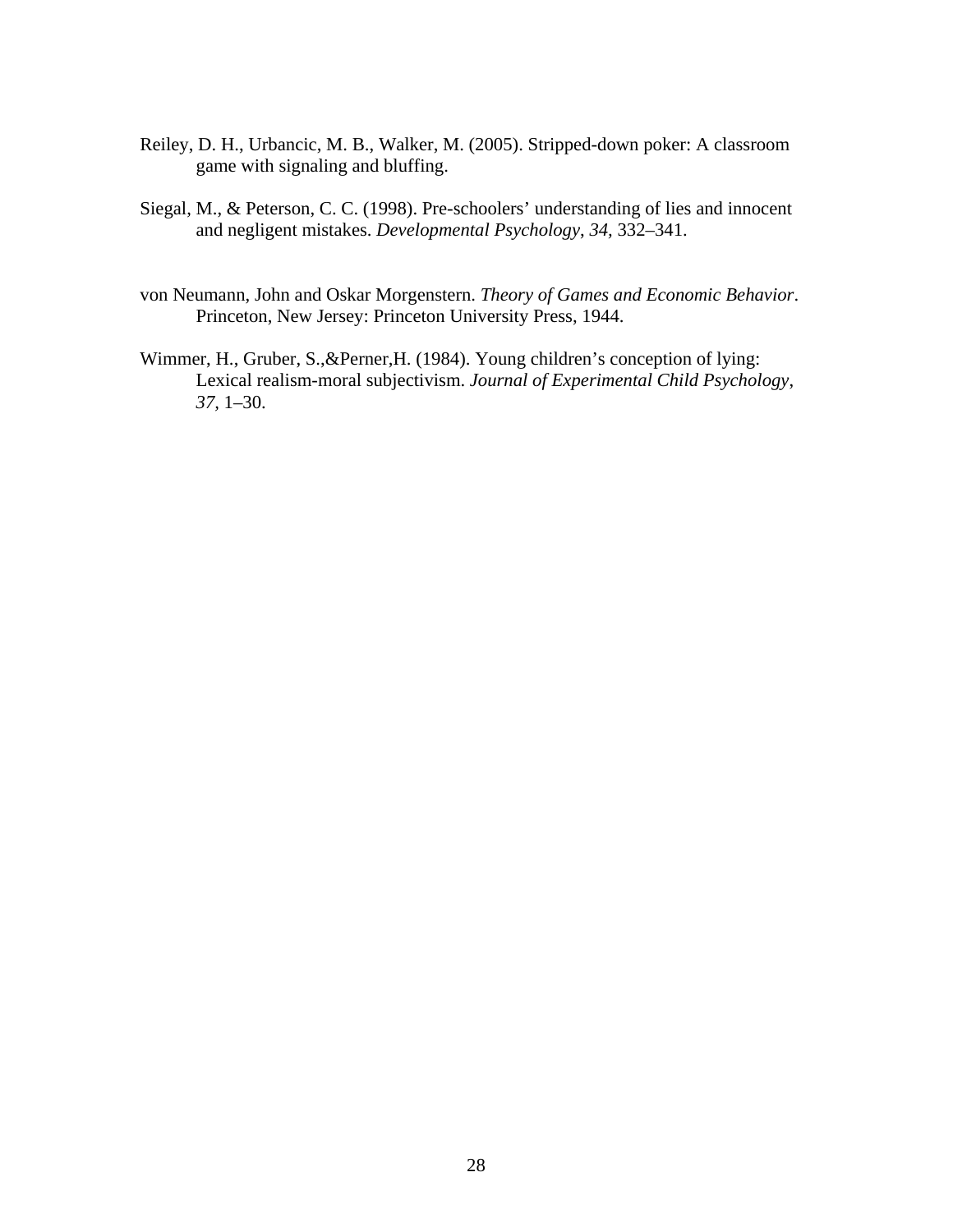### **Appendix:**

**Table A.1.** Binomial Distribution Properties

$$
n \equiv \# \text{ of times given card } C
$$
  
\n
$$
x \equiv \# \text{ of times bet with card } C
$$
  
\n
$$
x \sim B(n, p)
$$
  
\n
$$
\hat{p} = \frac{x}{n}
$$
  
\n
$$
\sigma^{2}(\hat{p}) = \frac{n \cdot \hat{p} \cdot (1 - \hat{p})}{n^{2}} = \frac{\hat{p} \cdot (1 - \hat{p})}{n}
$$
  
\n
$$
\sigma(\hat{p}) = \sqrt{\frac{\hat{p} \cdot (1 - \hat{p})}{n}}
$$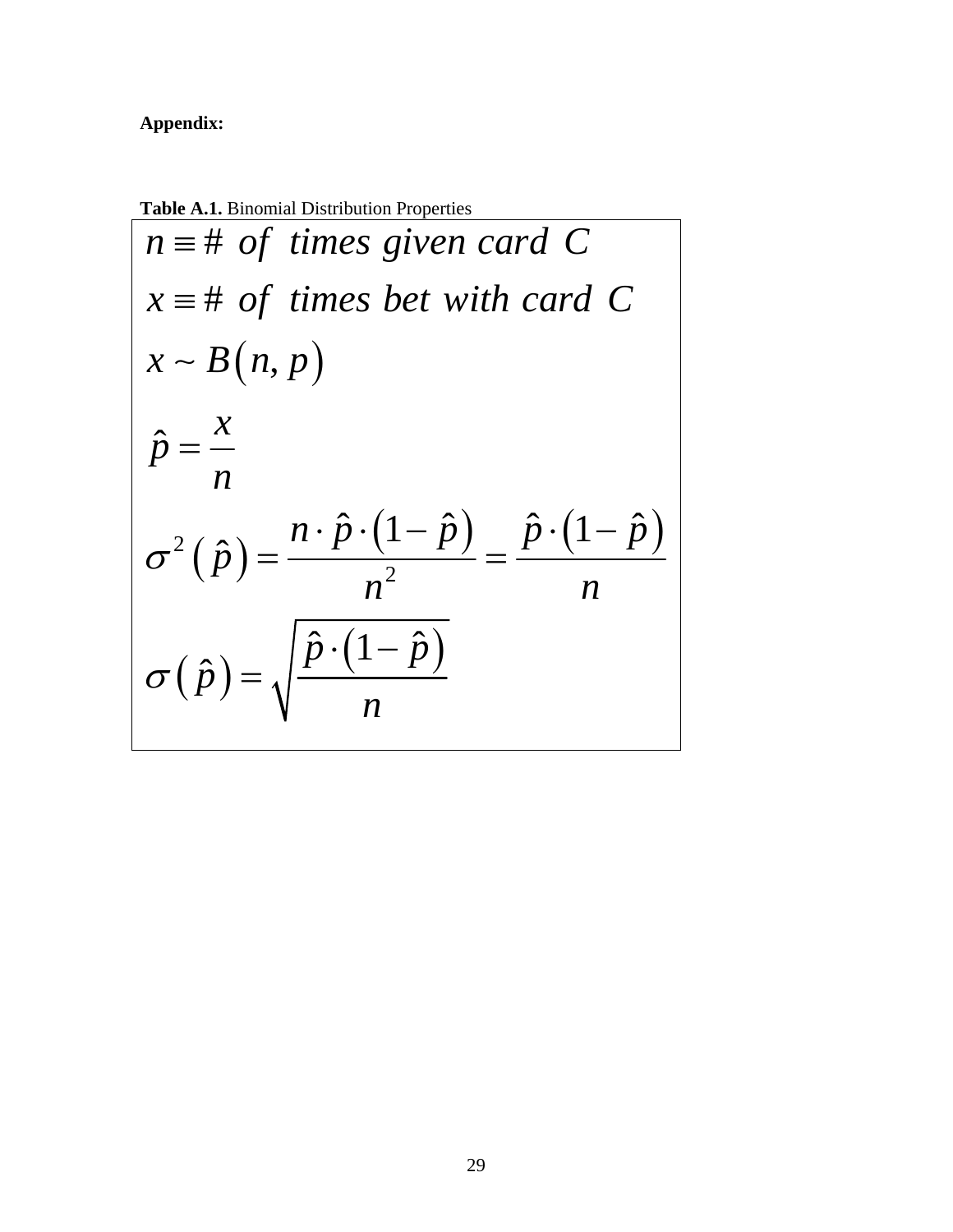| <b>Base Treatment</b>                                                                   | <b>Treatment 1</b>                                                                      |
|-----------------------------------------------------------------------------------------|-----------------------------------------------------------------------------------------|
| $n = 105$                                                                               | $n = 52$                                                                                |
| $x=67$                                                                                  | $x = 35$                                                                                |
| $\hat{p} = 0.638$                                                                       | $\hat{p} = 0.673$                                                                       |
| $\sigma^2 = .002$                                                                       | $\sigma^2 = .004$                                                                       |
| $\sigma$ = 0.047                                                                        | $\sigma = 0.065$                                                                        |
| 95% CI for $\hat{p}$ is<br>$\hat{p} \pm 2 \cdot \sigma$                                 | 95% <i>CI</i> for $\hat{p}$ is<br>$\hat{p} \pm 2 \cdot \sigma$                          |
| $0.55 \le p \le 0.73$                                                                   | $0.54 \le p \le 0.80$                                                                   |
| <b>Treatment 2</b>                                                                      | <b>Treatment 3</b>                                                                      |
| $n = 71$                                                                                | $n = 52$                                                                                |
| $x=18$                                                                                  | $x=9$                                                                                   |
| $\hat{p} = 0.254$                                                                       | $\hat{p} = 0.173$                                                                       |
| $\sigma^2 = .003$                                                                       | $\sigma^2 = .0028$                                                                      |
| $\sigma = 0.05$                                                                         | $\sigma = 0.052$                                                                        |
| 95% <i>CI</i> for $\hat{p}$ is<br>$\hat{p} \pm 2 \cdot \sigma$<br>$0.15 \le p \le 0.36$ | 95% <i>CI</i> for $\hat{p}$ is<br>$\hat{p} \pm 2 \cdot \sigma$<br>$0.07 \le p \le 0.29$ |

**Table A2.** Confidence Intervals for estimated parameters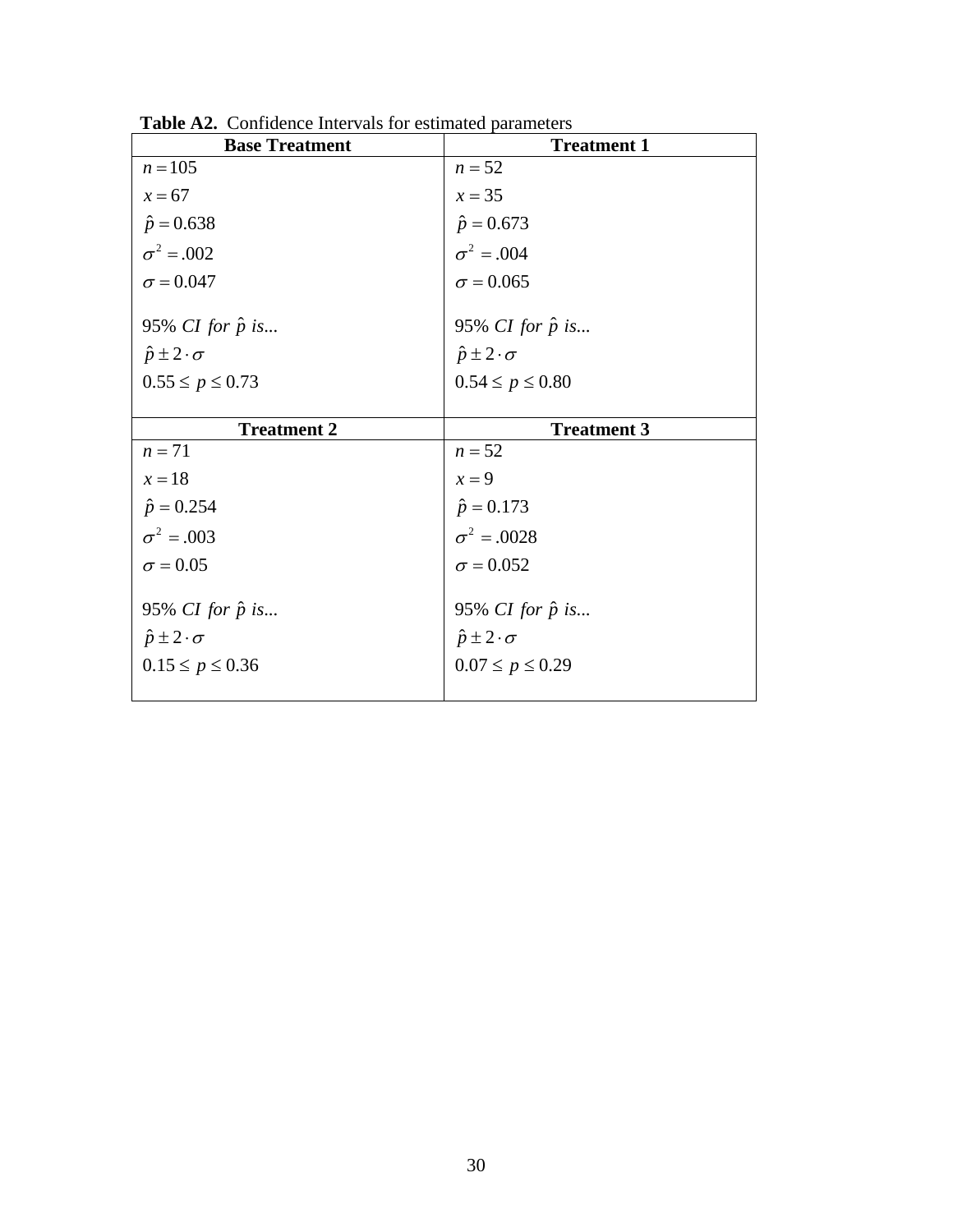### Figure A1. A screenshot of the experiment taken from player 1's perspective.

**Status** 

You: 253 (player 2) Other Player(s): 1 Round: 2 Role: Player 1

#### Choice

Please pick the action you would like to take by selecting it and clicking "Enter."

You have been dealt Card C.

| $\langle \cdot \rangle$ | If your partner chooses Fold             | You: 4<br>Partner: 2 |
|-------------------------|------------------------------------------|----------------------|
| Bet                     | If your partner chooses Call             | You: 1<br>Partner: 5 |
| Fold $\degree$          | It doesn't matter what your partner does | You: 2<br>Partner: 4 |
| Enter                   |                                          |                      |



### **Figure A2.** A screenshot of the experiment taken from player 2's perspective.



…and the call of the bluff